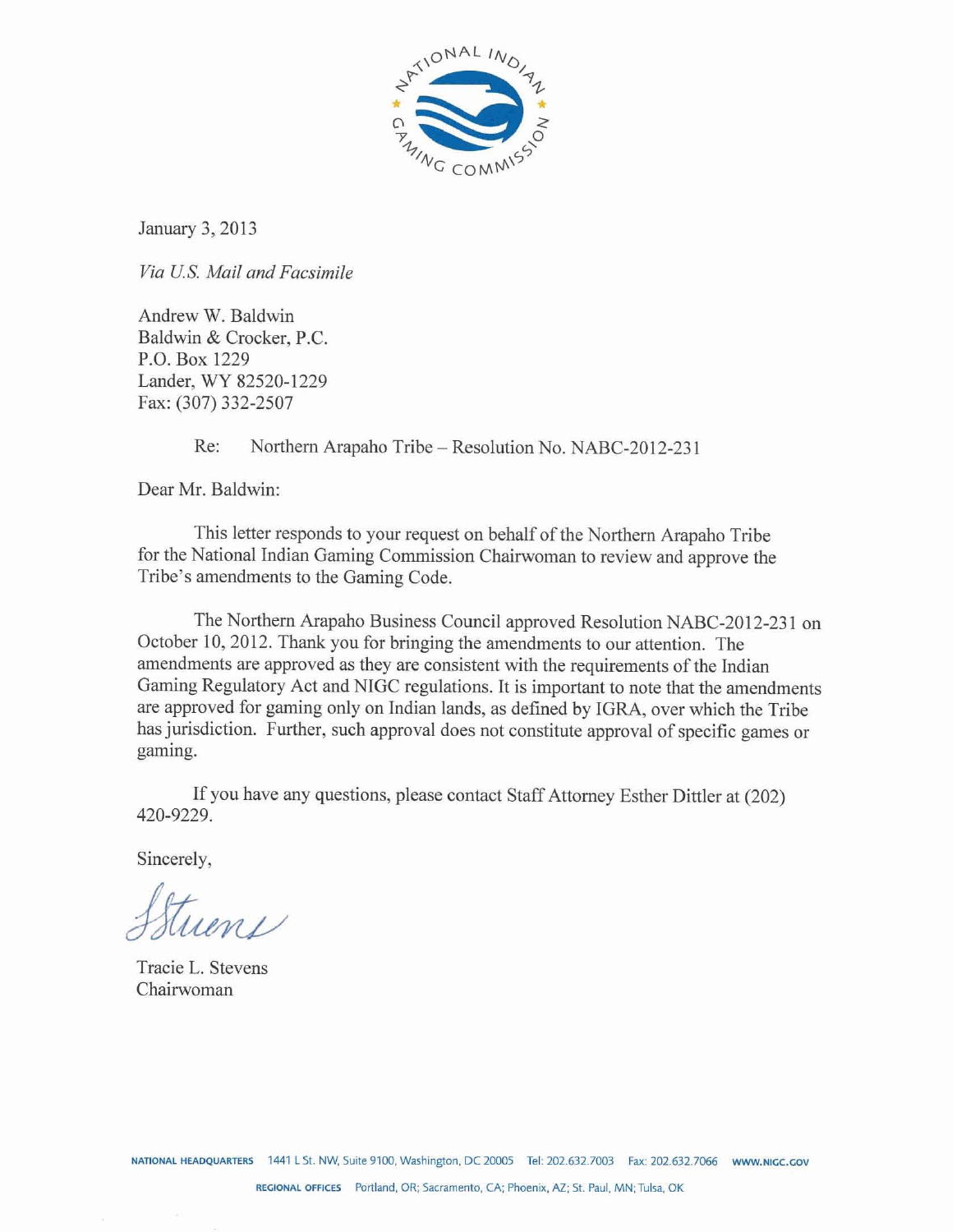## RESOLUTION ENACTING TECHNICAL AMENDMENTS TO THE NORTHERN ARAPAHO GAMING CODE NORTHERN ARAPAHO BUSINESS COUNCIL WIND RIVER RESERVATION ETHETE, WYOMING

### RESOLUTION NO. NABC-2012-23 I

WHEREAS, the Northern Arapaho Business Council is the duly elected governing body of the Northern Arapaho Tribe; and

WHEREAS, the Northern Arapaho Business Council enacted the Gaming Code of the Northern Arapaho Tribe in 1995 and has enacted certain amendments thereto from time to time and the same have been approved by the National Indian Gaming Commission (NIGC); and

WHEREAS, the NIGC has requested the following technical corrections or amendments to the Gaming Code and approval of the same is in the best interests of the Tribe:

1. Section 603 of the Gaming Code refers to federal regulations with a date of "1994," and those regulations have been amended since that time. The NIGC has asked the Tribe to delete the "1994" date from the two places it appears in Section 603.

, 2. Section 604(c) should refer to (d) below and not to (b) above. The NlGC has asked the Tribe to correct this reference.

3. Section 6(d) and (i) of the Gaming Code requires information from license applicants currently and for all previous years until the year the applicant reached the age of eighteen(l8), but federal regulations require five previous years under (d) regardless of when the applicant reached the age of eighteen and ten previous years regarding convictions under (j). The NIGC has asked the Tribe to amend these sections to conform with the federal requirement.

4.. Section 606(a) of the Gaming Code is required to match language contained in 25 C.F.R. 558.2. The NIGC has asked the Tribe to amend these sections to conform with the federal requirement.

NOW, THEREFORE, BE 1T RESOLVED, that the Northern Arapaho Business Council hereby makes the above amendments to the Gaming Code of the Northern Arapaho Tribe, *effective on the date said amendments are approved by the NIGC;* and

BE IT FINALLY RESOLVED, that the Chairman is authorized and directed to sign this resolution and that the Northern Arapaho Business Council hereby requests prompt approval of said amendments to the Gamins Code by the NIGC.

## **CERTIFICATION**

The undersigned, as Chairman of the Northern Arapaho Business Council, hereby certifies that the Northern Arapaho Business Council consists of six (6) members and that four (4) members were present constituting a quorum, at a duly called meeting of the Northern Arapaho Business Council held on October 10,2012, and that the foregoing resolution was adopted by a vote of four (4) members FOR, zero (0) members AGAINST, Chairman voting, and that the foregoing resolution has not been rescinded or amended in any way.

DONE AT ETHETE, WYOMING, THIS 10<sup>th</sup> DAY OF OCTOBER, 2012.

Jim L. Shakespeare, Chairman Northern Arapaho Business Council

lЙл asan Johnston∕S ecretary Northern Arapaho Business Council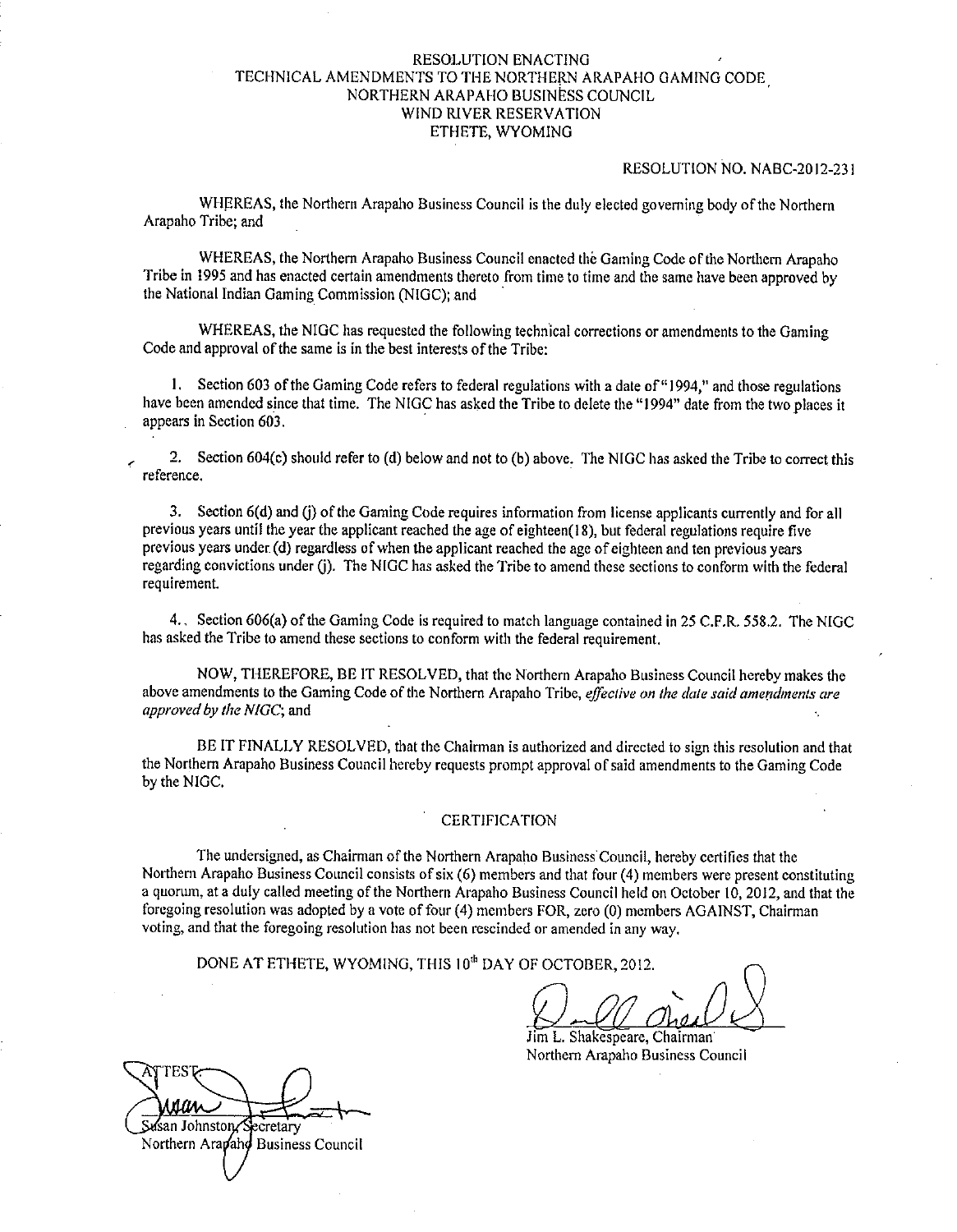## **NORTHERN ARAPAHO CODE**

## **TITLE 3. GAMING**

**Section:** Authority Findings Purpose 104 [Reserved]<br>201 Definition Definitions 301 Tribal gaming authorized<br>302 Tribe to be sole gaming Tribe to be sole gaming proprietor Separate license for each location [Reserved] Compliance with law; inclusion of Secretarial Procedures Gaming Task Force Agency established Structure of agency Powers and duties of Agency Requirements for Self-Regulation by the Tribe Agency operations 406 Executive Director and staff<br>407 Gaming Manager/Chief Executi Gaming Manager/Chief Executive Officer and staff 408 Political activities; prohibitions<br>409 Standards of conduct for Chairman Standards of conduct for Chairman and members of Agency Application of net revenues Budgets Audits Financial management Required background investigations Statement of responsibilities Notices to applicants Information from applicants 605 Rules regarding background investigations<br>606 Rligibility determinations Eligibility determinations 607 Reporting to the commission<br>701 Licenses Licenses Background investigations Licensing decision Work permits Licensing of venders, etc. Licensing decisions Patron disputes regarding particular wagers Appeal to Tribal Court Confidential information Hearing procedures 901 Prohibited acts<br>902 Penalties Penalties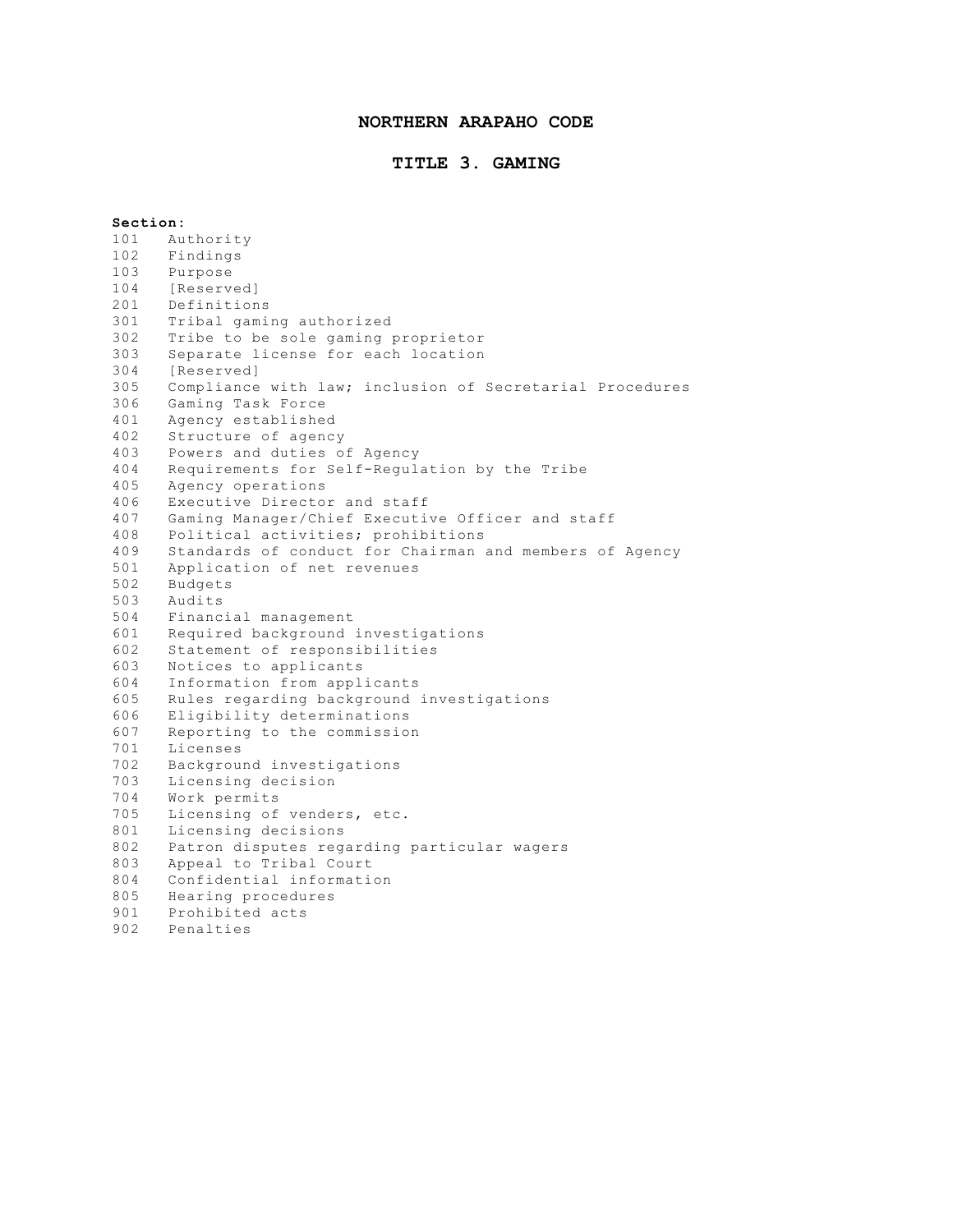### **CHAPTER 1: LEGISLATIVE FINDINGS AND PURPOSE**

**Section 101 - Authority.** The Northern Arapaho Tribe is a sovereign, federally recognized Indian tribe. The Northern Arapaho Business Council is authorized under tribal law to promulgate tribal codes. This Code is enacted on the basis of the Tribe's inherent sovereign powers, and the Indian Gaming Regulatory Act, Pub. L. 100-497, 25 U.S.C. §§ 2701 et seq.

**Section 102 - Findings.**

**(a) Self-determination.** An explicit goal of federal Indian policy, as enunciated among other places in the Indian Gaming Regulatory Act, is to promote tribal economic development, selfsufficiency, and strong tribal government. The Tribe is deeply committed to these values.

**(b) Economic pressures.** The Tribe needs additional revenues to assist it in meeting its governmental responsibilities.

**(c) Gaming as an economic enterprise.** Gaming is an appropriate subject for a tribal enterprise because:

 (i) Congress has found that Indian tribes have the right to regulate gaming activity on Indian lands if the gaming activity is not specifically prohibited by federal law and is conducted within a state which does not, as a matter of criminal law and policy, prohibit such activity. 25 U.S.C. § 2701(5).

 (ii) Congress has provided a statutory basis for the operation of gaming by Indian tribes as a means of promoting tribal economic development, self-sufficiency, and strong tribal government. 25 U.S.C.  $\frac{1}{2}$  2702(1).

(iii) Wyoming law is not directly applicable on the Reservation, but federal law depends in part on certain policies underlying state gaming laws. Tribal gaming operations would not conflict with federal law.

**Section 103 - Purpose.** The purpose of this Code is to provide for the sound regulation of all gaming activities within the Tribe's jurisdiction, to prevent improper or unlawful conduct in the course of such activities, and to promote tribal economic development, self-sufficiency, and strong tribal government.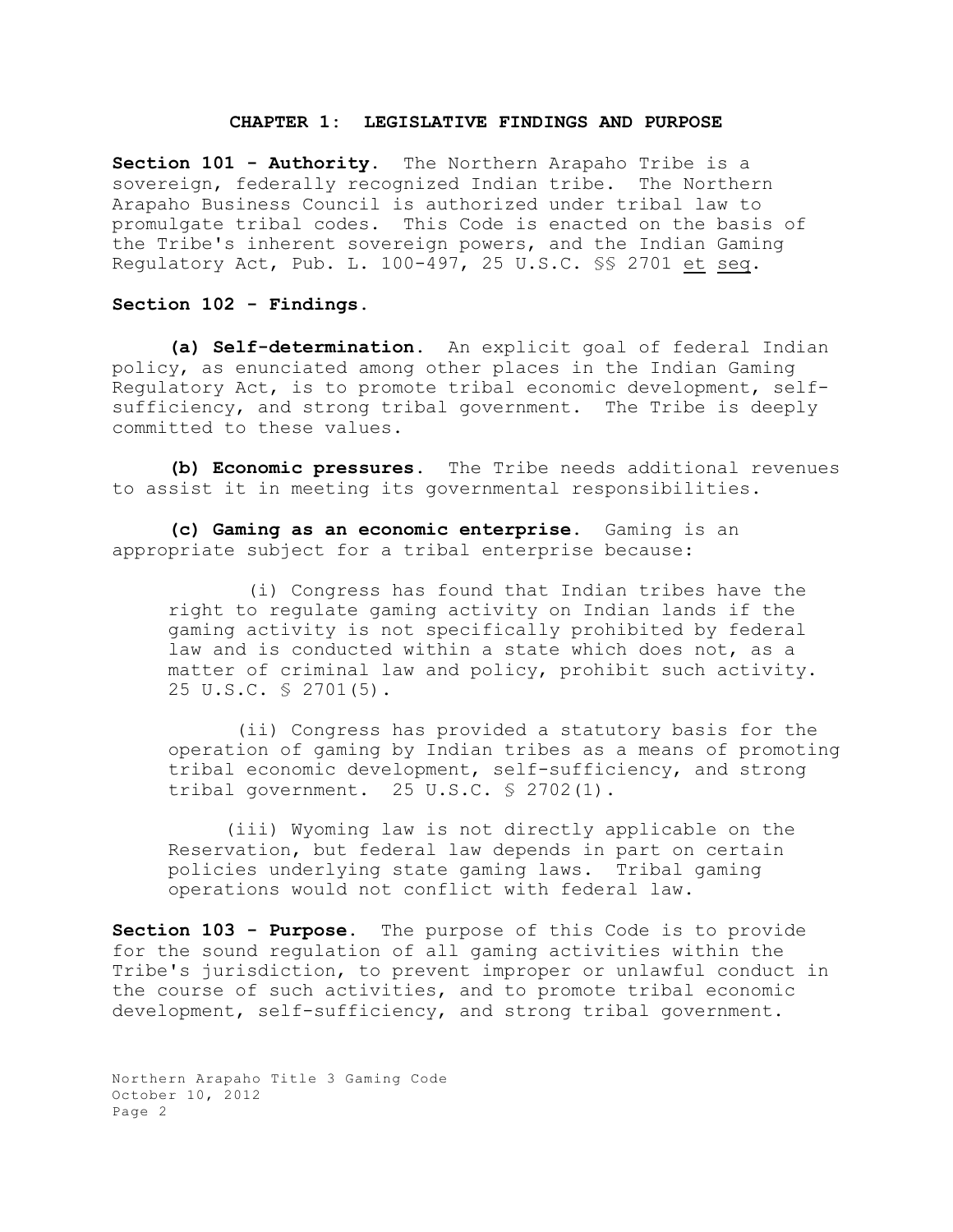**Section 104 - [Reserved]**

### **CHAPTER 2: GENERAL PROVISIONS**

**SECTION 201 - Definitions.** For purpose of this Code:

**(a) Act.** "Act" means the Indian Gaming Regulatory Act, Pub. L. 100-497, 25 U.S.C. §§ 2701 et seq.

**(b) Agency.** "Agency" means the Arapaho Gaming Agency established by this Code.

**(c) Class I gaming.** "Class I gaming" has the meaning set forth in the Act at 25 U.S.C. § 2703(6) and 25 CFR § 502.2. It means social games solely for prizes of minimal value or traditional forms of Indian gaming engaged in by individuals as a part of, or in connection with, tribal ceremonies or celebrations.

**(d) Class II gaming.** "Class II gaming" has the meaning set forth in the Act at 25 U.S.C. § 2703(7) and 25 CFR § 502.3. In general, it includes gaming such as bingo, pull-tabs, lotto, punch boards, tip jars, instant bingo, and other games similar to bingo. It also includes certain card games (although not blackjack (21) or other "banking" card games) to the extent such games are played in conformity with state law.

**(e) Class III gaming.** "Class III gaming" has the meaning set forth in the Act at 25 U.S.C. § 2703(8) and 25 CFR § 502.4. It includes all forms of gaming that are not Class I or Class II gaming.

**(f) Code.** "Code" means this Tribal Gaming Code, including any amendments.

**(g) Commission.** "Commission" means the National Indian Gaming Commission established by the Act at 25 U.S.C. § 2704.

**(h) Council.** "Council" means the Northern Arapaho Business Council.

**(i) Gaming employee.** "Gaming employee" means any person employed by the Council or the Agency to perform or provide "gaming services" or to perform any of the functions of the Agency with respect to gaming including, without limitation, investigations and compliance, but not including vendors (or employees of vendors) of the Council or the Agency.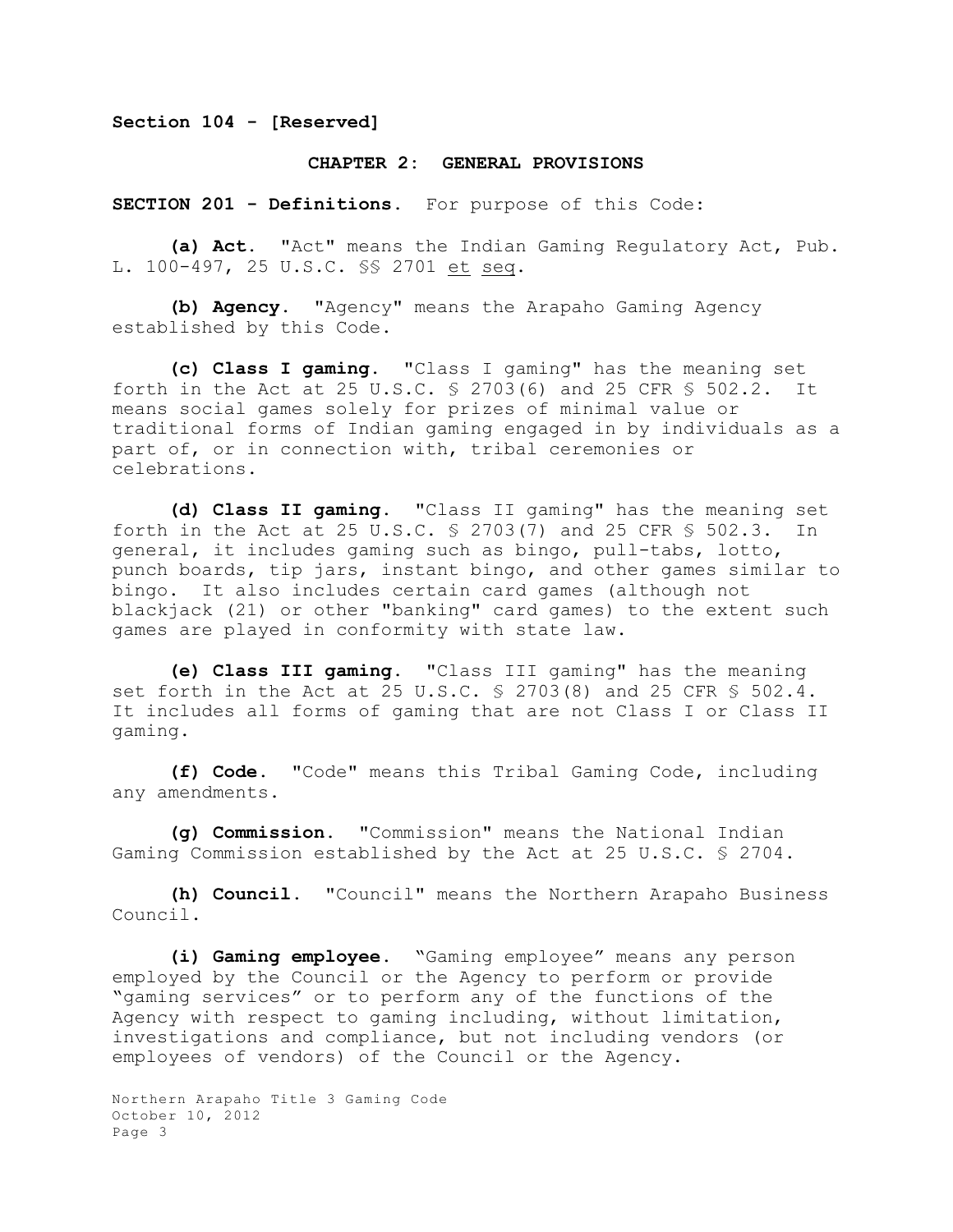**(j) Gaming services.** "Gaming services" means any service, assistance, product, supplies, or other thing of value provided to the Council or the Agency directly related to the conduct of class II or class III gaming.

**(k) Key employee**. "Key employee" means:

 (i) A person who performs one or more of the following functions:

- (A) Bingo caller;
- (B) Counting room supervisor;
- (C) Chief of security;

(D) Custodian of gaming supplies, cash, chips or tokens;

- (E) Floor manager;
- (F) Pit boss;
- (G) Dealer;
- (H) Croupier;
- (I) Approver of credit;

(J) Custodian of gambling devices including persons with access to cash, chips or tokens and accounting records within such devices;

(K) All surveillance staff;

 (ii) If not otherwise included, any other person whose total cash compensation with respect to the gaming operation (excluding the Chairman and members of the Agency) is in excess of \$50,000 per year; or

(iii) If not otherwise included, the four most highly compensated persons in the gaming operation.

**(l) Net revenues**. "Net revenues" means gross gaming revenues of an Indian gaming operation less: (i) amounts paid out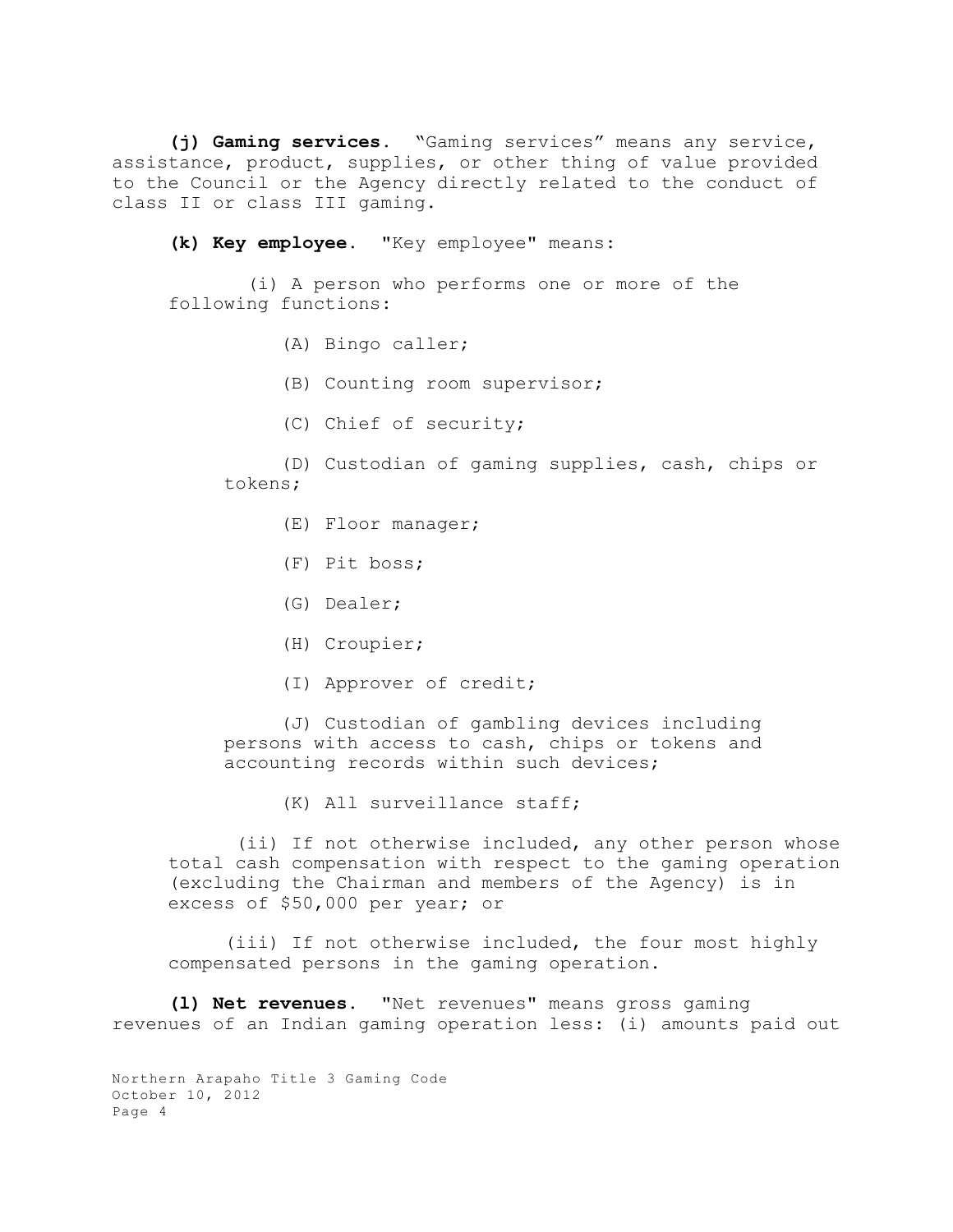as or for prizes; and (ii) total gaming-related operating expenses, excluding management fees.

**(m) Primary management official**. "Primary management official" means:

 (i) The chief executive officer, chief financial officer, chief operations officer, president or vice president of gaming, gaming operations, or gaming marketing, and any other person having management responsibility with respect to a gaming operation;

 (ii) Any person who has authority (1) to hire or fire gaming employees; or (2) to set up working policy for the gaming operation; or

(iii) The chief financial officer or other person who has financial management responsibility with respect to a gaming operation; or

 (iv) As determined by the Agency, any other person or entity with management responsibilities with respect to a gaming operation.

**(n) Procedures**. "Procedures" or "Secretarial procedures" means Class III gaming procedures for the Northern Arapaho Tribe which are prescribed by the Secretary of the Interior pursuant to 25 U.S.C. 2710 (d)(7)(B)(vii).

**(o) Reservation.** "Reservation" means the Wind River Indian Reservation.

**(p) State.** "State" means the State of Wyoming, its authorized officials, agents, and representatives.

**(q) Tribe.** "Tribe" means the Northern Arapaho Tribe, its authorized officials, agents, and representatives.

#### **CHAPTER 3: AUTHORIZATION OF TRIBAL GAMING**

**SECTION 301 - Tribal gaming authorized.** The Council hereby authorizes the Tribe to offer all forms or methods of gaming which are lawful, or which may become lawful, under the Act or other applicable federal law, including internet gaming.

**SECTION 302 - Tribe to be sole gaming proprietor.** The Tribe,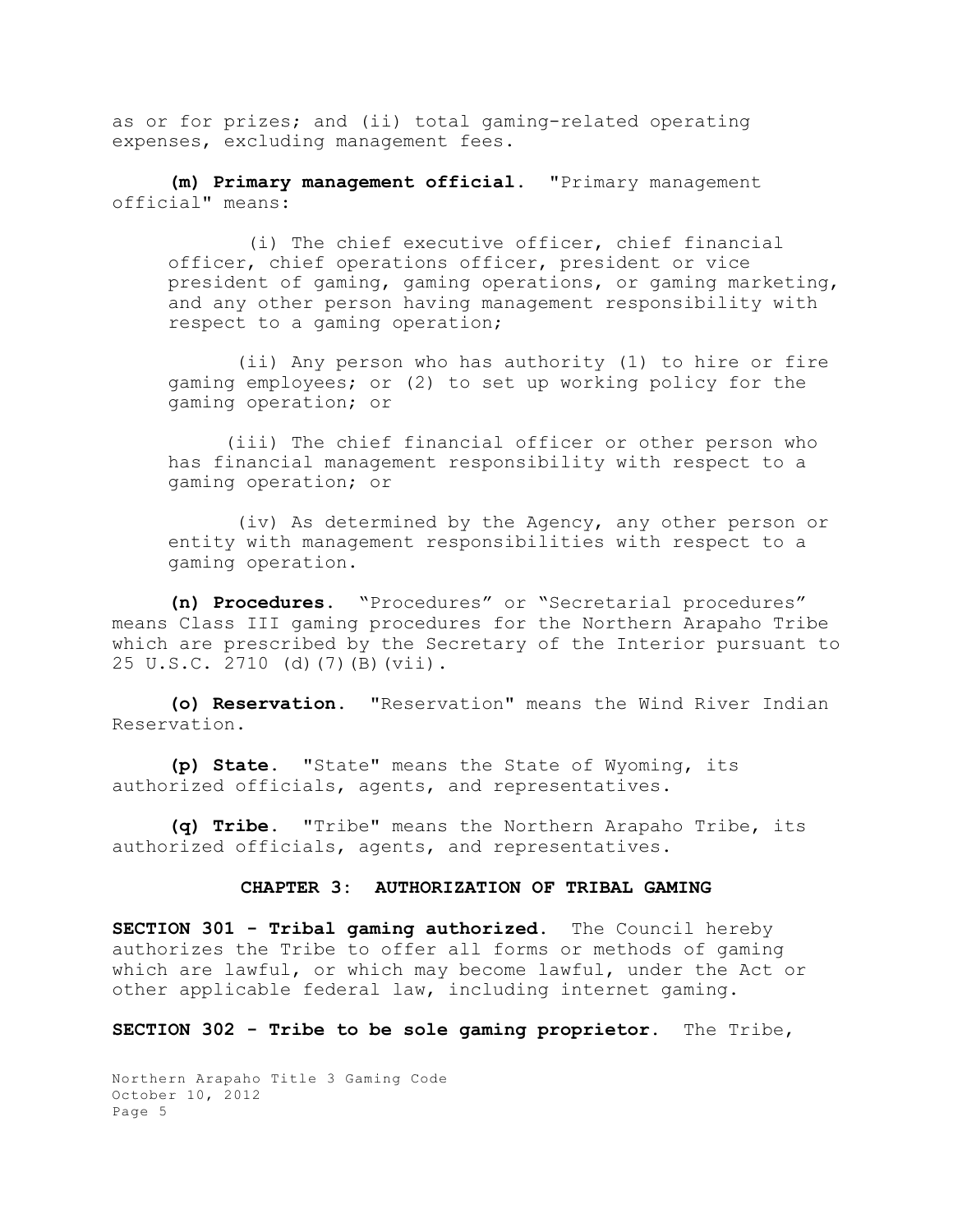rather than individual Arapaho tribal members or others within the jurisdiction of the Tribe, shall have the sole proprietary interest in and responsibility for the conduct of any tribal class II or III gaming activity provided, however, that the Agency may promulgate regulations which permit occasional community games operated by volunteers for limited purposes and prizes. This provision shall not preclude the Tribe from entering into a lawful management contract under 25 U.S.C. § 2711.

**SECTION 303 - Separate license for each location.** The Tribe shall issue a separate license to each place, facility, or location where class II or III gaming will be allowed.

**SECTION 304 - Council obligations**. The Council is authorized and obligated to ensure competent gaming management and regulation by the Tribe. When evaluating resolutions by other entities of the Tribe regarding gaming, the Council shall consider the source and intent of such resolutions; complexity of gaming management and tribal/federal regulation; need for gaming revenue for tribal operations and regulation; profitability of gaming operations; legal obligations to lenders, vendors and employees; proper gaming management principles; continuity, leadership and reputation of Northern Arapaho gaming; process and expertise of the entity which adopted the resolution; requirements of tribal and federal law; and the Tribe's unique relationship with the United States regarding gaming.

# **SECTION 305 - Compliance with law; inclusion of Secretarial Procedures.**

**(a) Applicable law.** All tribal class II and III gaming operations shall be conducted in accordance with the Act, the Commission's regulations, other federal law, tribal law (including joint-tribal and Arapaho law, this Code, and all regulations and orders of the Northern Arapaho Gaming Agency established under chapter 4 of this Code), and any Secretarial procedures. This Code shall be construed in a manner which conforms to applicable law.

**(b) Incorporation of Secretarial Procedures.** Upon approval of Secretarial procedures, they shall be incorporated into this Code. In the event of any inconsistencies between the procedures and any provision of this Code, the procedures shall govern.

**Section 306 - Gaming Task Force.** The Council hereby establishes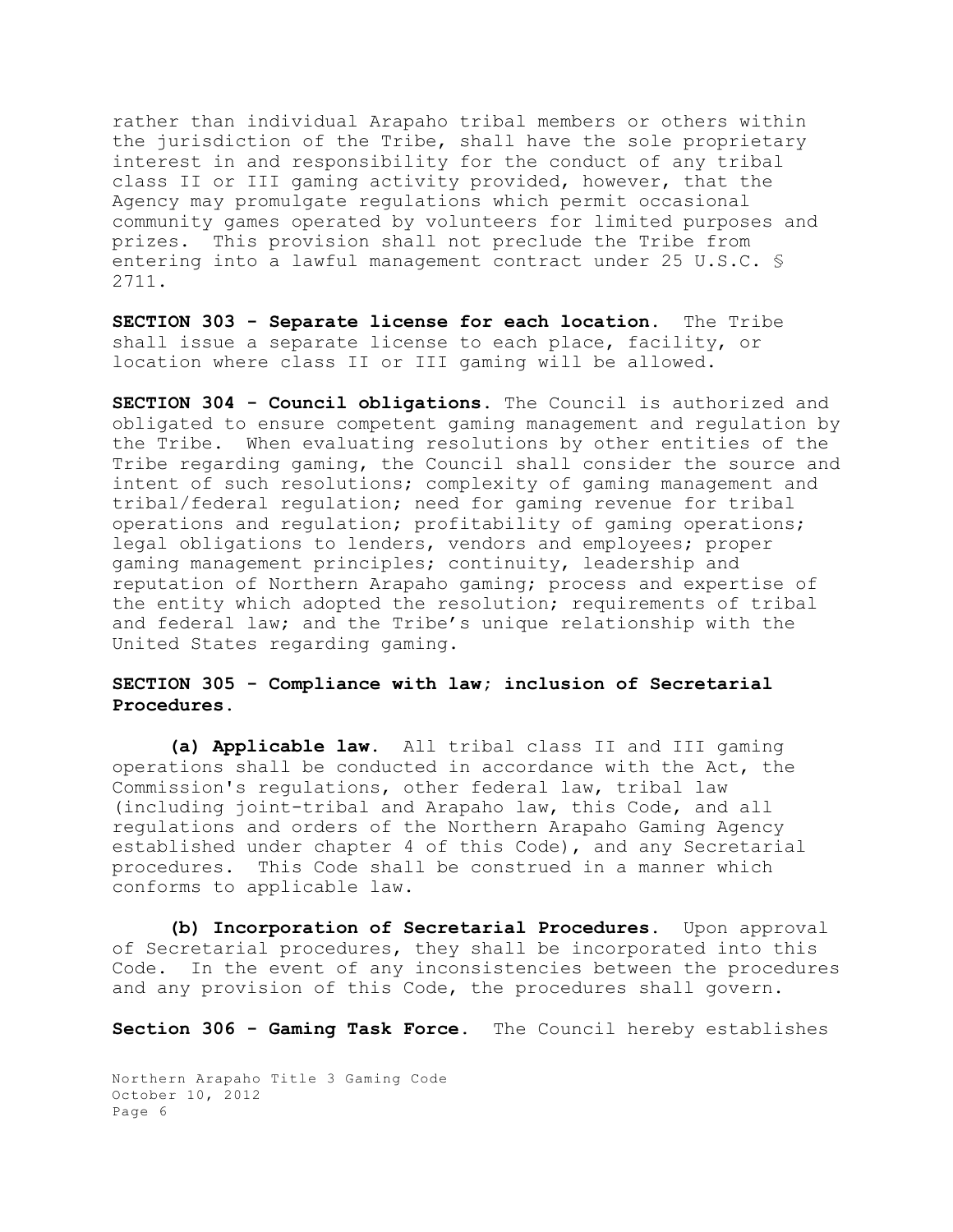the Northern Arapaho Gaming Task Force, which shall consist of at least two members of the Council, the Chairman or other representative of the Northern Arapaho Gaming Agency, the Regulator, the Chief Executive and Chief Financial Officers of the Tribe's gaming facility, lead legal counsel for the Tribe and such other persons as the Council may invite. The Task Force shall meet on a regular basis to coordinate and discuss issues regarding gaming management, regulation, compliance, and policies. The Task Force shall provide information and recommendations to the Council designed to maintain compliance with applicable law, maximize gaming revenue, and enhance gaming operations and public confidence in gaming operated by the Northern Arapaho Tribe.

## **CHAPTER 4: NORTHERN ARAPAHO GAMING AGENCY**

**SECTION 401 - Agency established.** The Council hereby establishes a tribal agency to be known as the Northern Arapaho Gaming Agency (NAGA), which shall be responsible for the safe, lawful, and honest operation of the Tribe's class II and III gaming operations on the Reservation. The Agency is generally responsible for regulation of the gaming activities of the Tribe, enforcement of applicable gaming laws and regulations, and management of Agency staff and operations. The Northern Arapaho Business Council is generally responsible for operation of the gaming activities of the Tribe, enactment of tribal gaming laws, negotiations and agreements with other governments, oversight of gaming facility staff and oversight of gaming operations.

### **SECTION 402 - Structure of Agency.**

**(a) Number.** The Agency shall consist of three members, one of whom shall be designated by the Council as chairman.

**(b) Appointment.** The three members of the Agency shall be appointed by the Council alone from members of the Northern Arapaho Tribe whom the Council deems qualified, giving due weight to the candidates' education, experience, and integrity. Members of the Council may not simultaneously serve as members of the Agency.

**(c) Term.** Initial appointments to the Agency shall be for the following terms: Chairman -- three years; one member -- two years; one member -- one year. Thereafter, all appointments shall be for three-year terms, provided that if a vacancy occurs for any reason, the Council shall appoint a replacement for the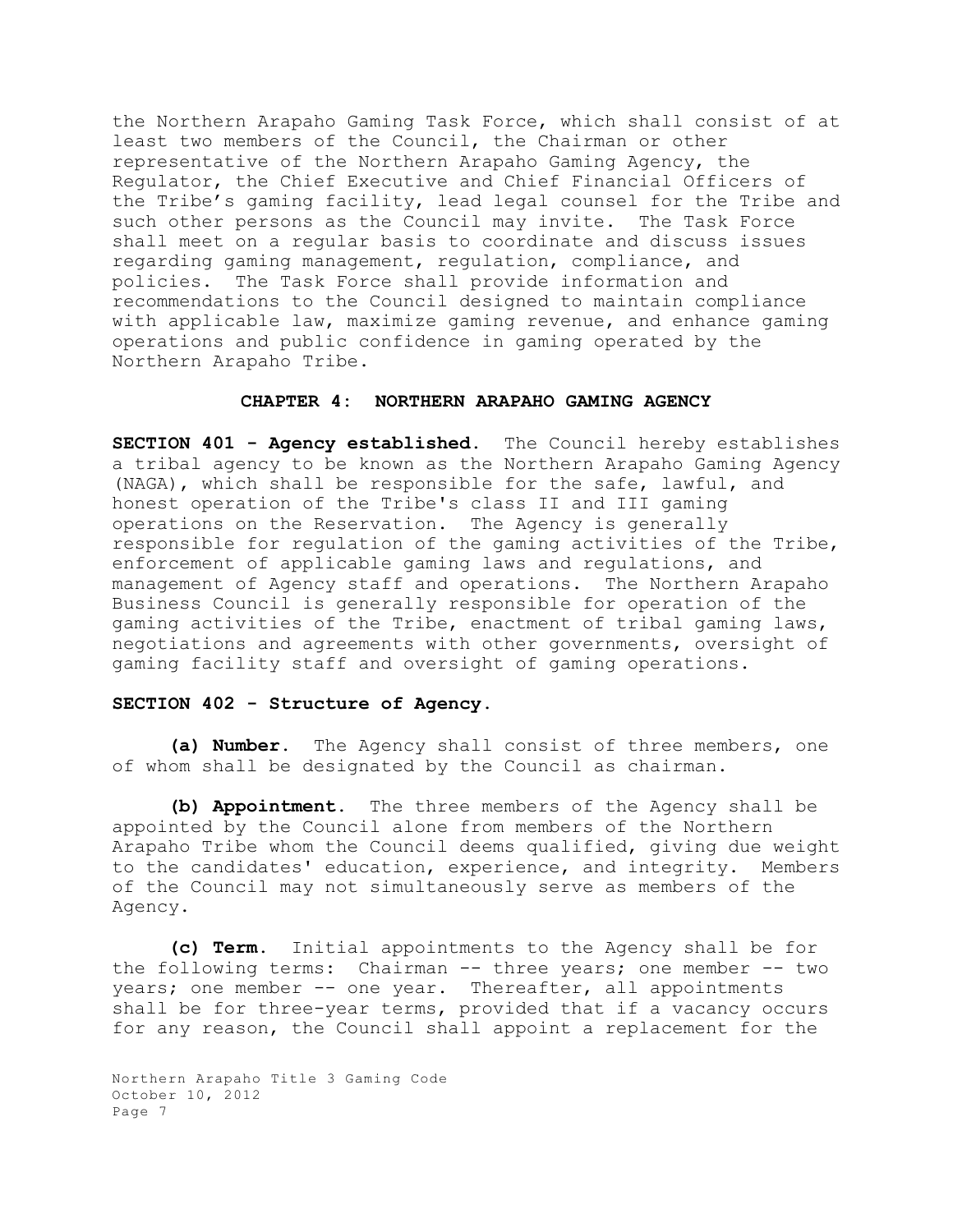remainder of the replaced person's term.

**(d) Removal.** The Chairman or Agency members may only be suspended or removed by a vote of at least four members of the Council, for good cause. Any failure to comply with the terms of this Code or other applicable law, failure to faithfully perform the duties of office, or other act or omission reflecting adversely upon the fair and honest conduct of Tribal gaming or which reduces the effectiveness of the Tribe or the Agency in dealing with other officials or the public shall constitute "good cause" for removal.

**(e) Registered Agent**. The Chairman of the Agency shall be the agent for service of process pursuant to 25 CFR  $\frac{1}{5}$  522.2(g). Until a Chairman of the Agency is appointed, the Chairman of the Council shall be the agent for service of process.

**SECTION 403 - Powers and duties of Agency.** The Agency shall have the following powers and duties:

**(a) Regulatory oversight.** The Agency shall have primary responsibility for regulatory oversight of the Tribe's class II and III gaming operations. The Agency shall supervise its own staff and contractors and shall report to the Council.

**(b) Inspection.** The Agency may employ inspectors (all of whom shall be licensed as gaming employees under this Code) who may be present at any gaming facility during any hours of operation, and who shall be under the sole supervision of the Agency and not under the supervision of a contract manager or employee of the Council. Such inspectors shall have unfettered access to all areas of the gaming facilities at all times, including locked or secured areas. Personnel employed by the gaming operation or a contract manager shall provide such inspectors immediate access to all such areas on request at any time. Such inspectors shall report to the Agency regarding any failure by the gaming operation to comply with any applicable law, including this Code or any Secretarial procedures.

**(c) Protection of public health, safety, and the environment.** The Agency shall assure that the construction, maintenance, and operation of any tribal Class II or Class III gaming facility shall at all times be conducted in a manner which adequately protects public health, safety, and the environment, and complies with all applicable federal and tribal laws. In particular, the Agency shall prepare a plan for the protection of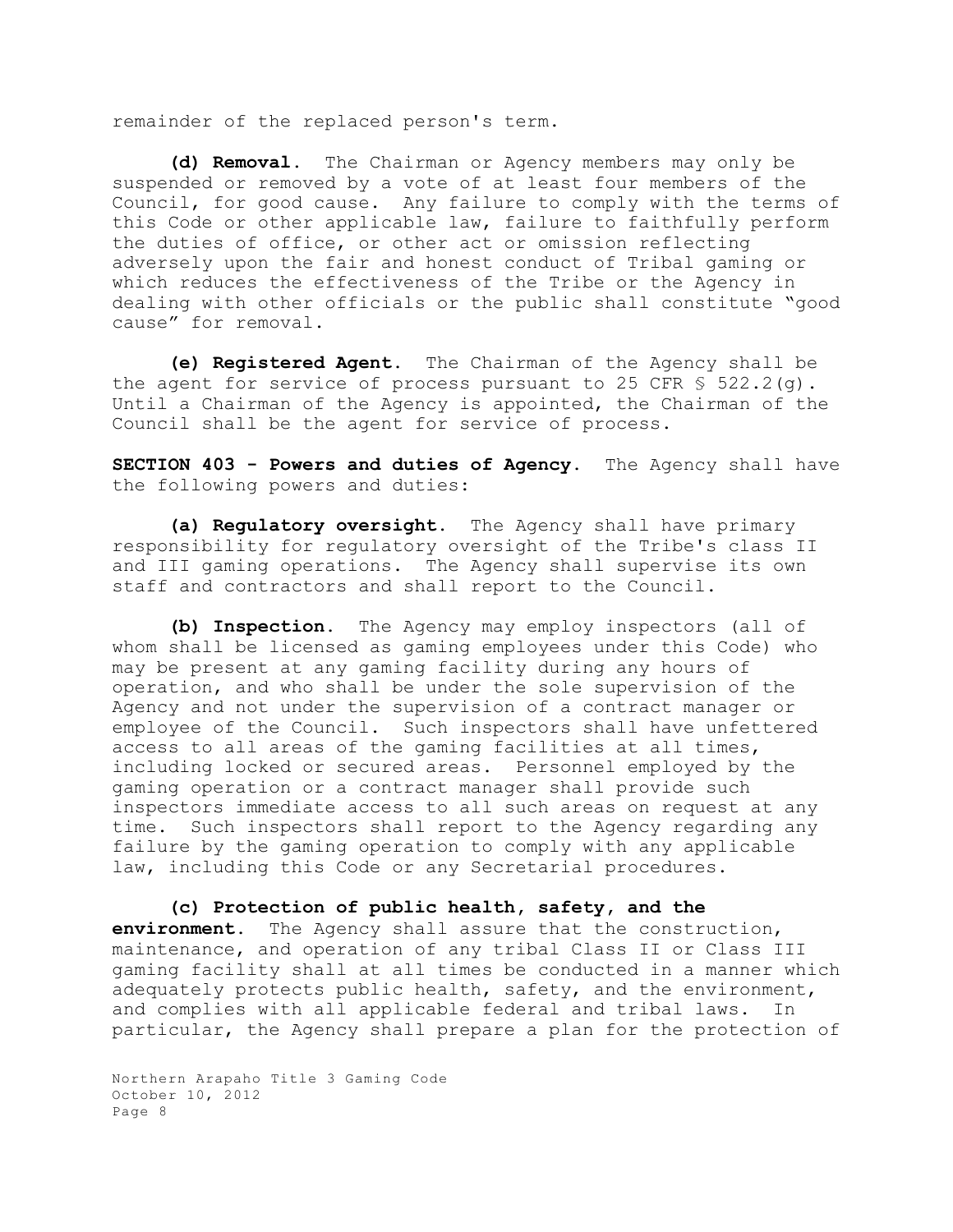public safety and the physical security of patrons in each of its gaming facilities, setting forth the respective responsibilities of the Agency, the security department of the gaming operation, any tribal police agency, and if appropriate, any federal, state, or local police agency. The Agency shall review and approve floor plans and surveillance systems for each gaming facility and may confer with other governmental or private parties regarding the adequacy of such plans and systems. The Agency shall enforce the health and safety standards applicable to the gaming facilities in accordance with this Code. A gaming operation must obtain a certificate of compliance, which shall be issued by the Agency upon a determination that the gaming facility complies with such standards.

**(d) Resolution of complaints.** All written complaints from any person regarding any aspect of gaming operations shall be reviewed by the Agency and retained for at least 5 years. The Agency, including on-site inspectors, may assist in seeking voluntary resolution of any complaints. The Agency may receive any complaint from an employee of the gaming operation (except with respect to personnel issues not involving violations of this Code or Agency regulations) or any member of the public who claims to be adversely affected by an act or omission of the gaming operation or any person associated with it which is alleged to be unlawful or improper and may require such remedial action as it deems appropriate to bring the gaming operation into compliance. The Agency may for this purpose, in its sole discretion, conduct a hearing and receive evidence with regard to such complaint if it deems an evidentiary proceeding useful to resolve such complaint. Notwithstanding the above, licensing disputes, patron disputes regarding particular wagers, and disputes regarding the imposition of penalties, shall be resolved as set forth in chapter 8 of this Code.

**(e) Investigations.** The Agency may on its own initiative investigate any aspect of the gaming operation to protect the public interest in the integrity of such gaming activities and to prevent or remedy improper or unlawful conduct in the course of such gaming activities. The Agency shall investigate any report of a failure of the gaming operation to comply with applicable law, including the provisions of Secretarial procedures, and may require the gaming operation to take any corrective action the Agency may determine appropriate. The Agency may compel any person or entity, whether or not a licensee or person employed by or doing business with the gaming operation, to appear before it and to provide such information, documents, or other materials as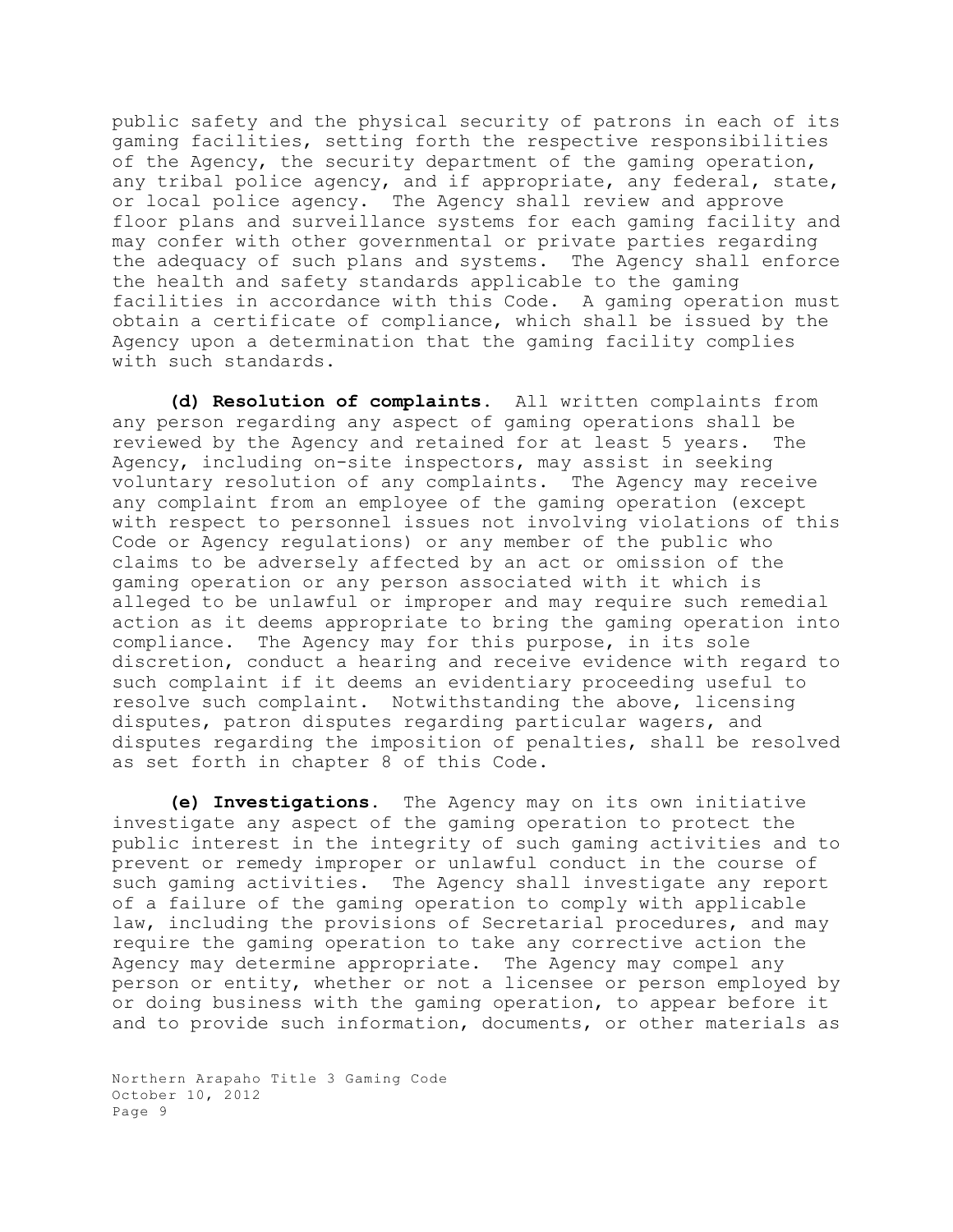may be in their possession or control to assist in any such investigation. The Agency may issue its own subpoenas or seek subpoenas from the Shoshone and Arapaho Tribal Court in furtherance of its authority under this paragraph. Any license issued by the Agency may be revoked and any application to the Agency may be denied for failure to cooperate with respect to Agency investigations or subpoenas.

**(f) Background investigations; gaming licenses.** The Agency shall conduct, or have conducted, any background investigations required or permitted under applicable law, and shall issue, suspend, and revoke all licenses pertaining to class II or III gaming.

**(g) Co-ordination with other agencies.** The Agency shall coordinate its activities and cooperate with other relevant agencies, including the Commission and other federal agencies, and any agencies of the State with which the Tribe cooperates. The Agency may provide any information to such agencies which must or may be provided under applicable law.

**(h) Co-ordination with private entities**. The Agency shall regulate and, to the extent appropriate, co-ordinate its activities with, any contract manager, and any other contractors, vendors, suppliers, or other private entities with any involvement in any aspect of gaming operations.

**(i) Regulations.** The Agency may promulgate, review, and revise as necessary regulations, rules, and procedures to govern and facilitate the regulation and licensing of gaming operations, personnel, or entities in accordance with applicable law. Such regulations, rules, and procedures shall be subject to rescission or amendment by the Council.

**(j) Secretarial Procedures.** The Agency shall carry out each of the responsibilities and duties set forth for the Agency in Secretarial procedures.

**(k) Establishment of list of barred persons.** The Agency may bar any person from working or gaming at the Tribe's gaming facilities if in the view of the Agency such person's history, associations, reputation, habits, or behavior poses a threat to the integrity of tribal gaming activities, or to the safe and lawful operation of those activities or if that person so requests. This list may be shared with other public or private agencies under subsections (g) and (h) above.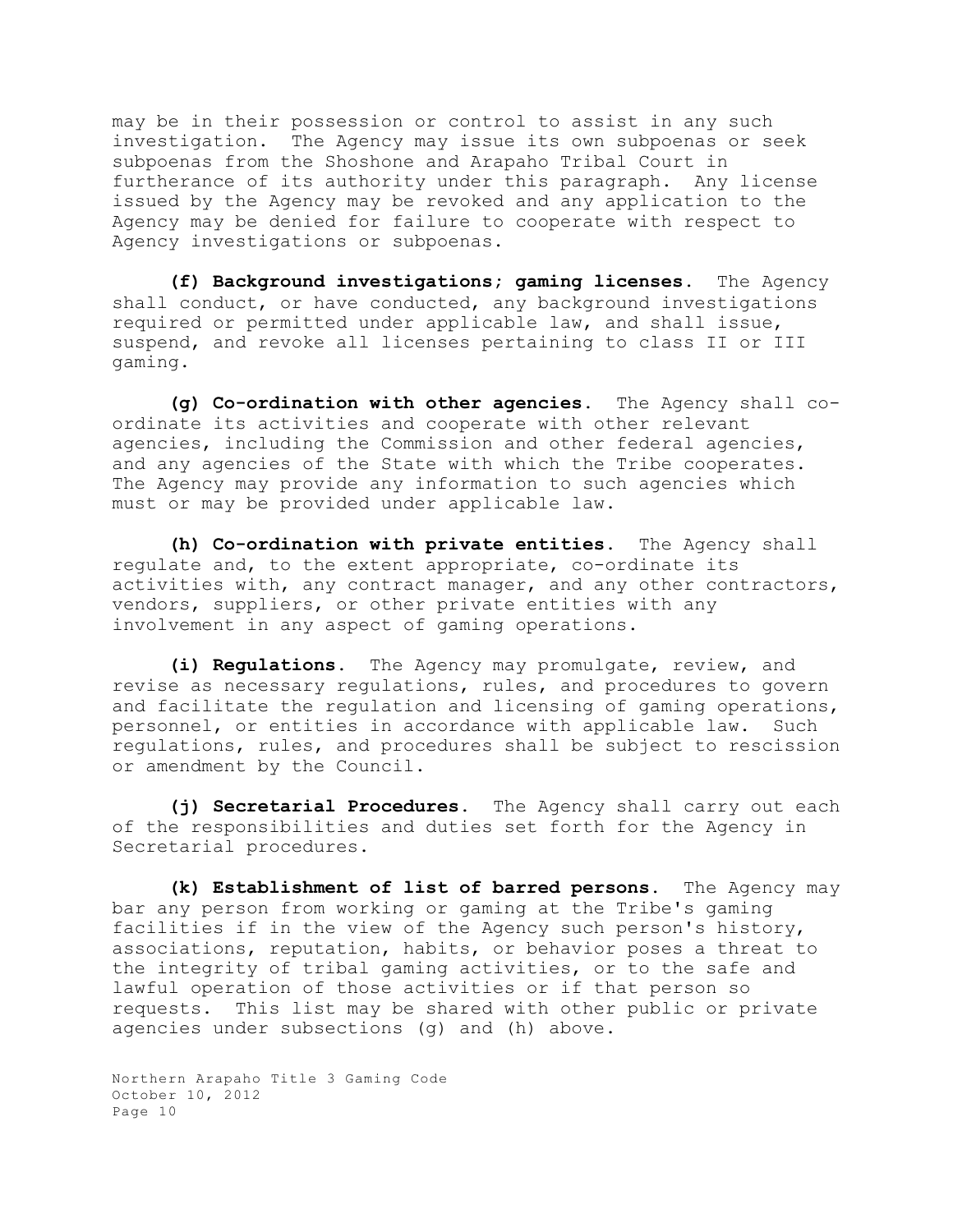**(l) Technical standards.** The Agency shall promulgate, review, revise, and enforce, as necessary, technical standards and rules of each game of chance operated by the Tribe.

**(m) Penalties.** The Agency may impose penalties for violations of this Code or Secretarial procedures in accordance with chapter 9 of this Code.

**(n) Legal remedies.** The Agency or Regulator may in its own name bring any civil action or criminal complaint in the courts of the Tribes, State or the United States to enforce the provisions of this Code, the Act, or Secretarial procedures, or to enjoin or otherwise prevent any violation of this Code, the Act, or procedures, occurring on the Reservation. However, the Tribe, including the Agency and Regulator, and any of its agents acting within their authority shall retain sovereign immunity from suit for damages, fees or costs in any court or tribunal, including immunity from counterclaims for the same, except as specifically provided otherwise in this Code.

**(o) Emergency action by Agency members**. If emergency action is required to protect the public interest in the integrity of tribal gaming activities, or the safe and lawful operation of those activities, and there is insufficient time to convene a meeting of the Agency, the chairman of the Agency, or any other member of the Agency acting in the absence of the chairman, may issue in the name of the Agency any order which the Agency has the power to issue to any employee or contractor of the gaming operation or to any other person within the jurisdiction of the Tribe to take any action or cease and desist from any action as may be required to protect such interest. Any such emergency order must be reviewed by the Agency at its earliest opportunity, whereupon it may be confirmed or vacated by the Agency. An unreviewed or unconfirmed emergency order issued under this section will lapse within 10 days, and must so state.

**(p) Agency records.** All minutes of meetings, resolutions and other records maintained by the Agency shall be available to the Council upon request.

### **SECTION 404 - Requirements for Self-Regulation by the Tribe.**

**(a) Agency to be independent.** Recognizing the importance of an independent tribal gaming commission in maintaining a wellregulated gaming operation, the Northern Arapaho Gaming Agency (NAGA) shall at all times be independent and autonomous from the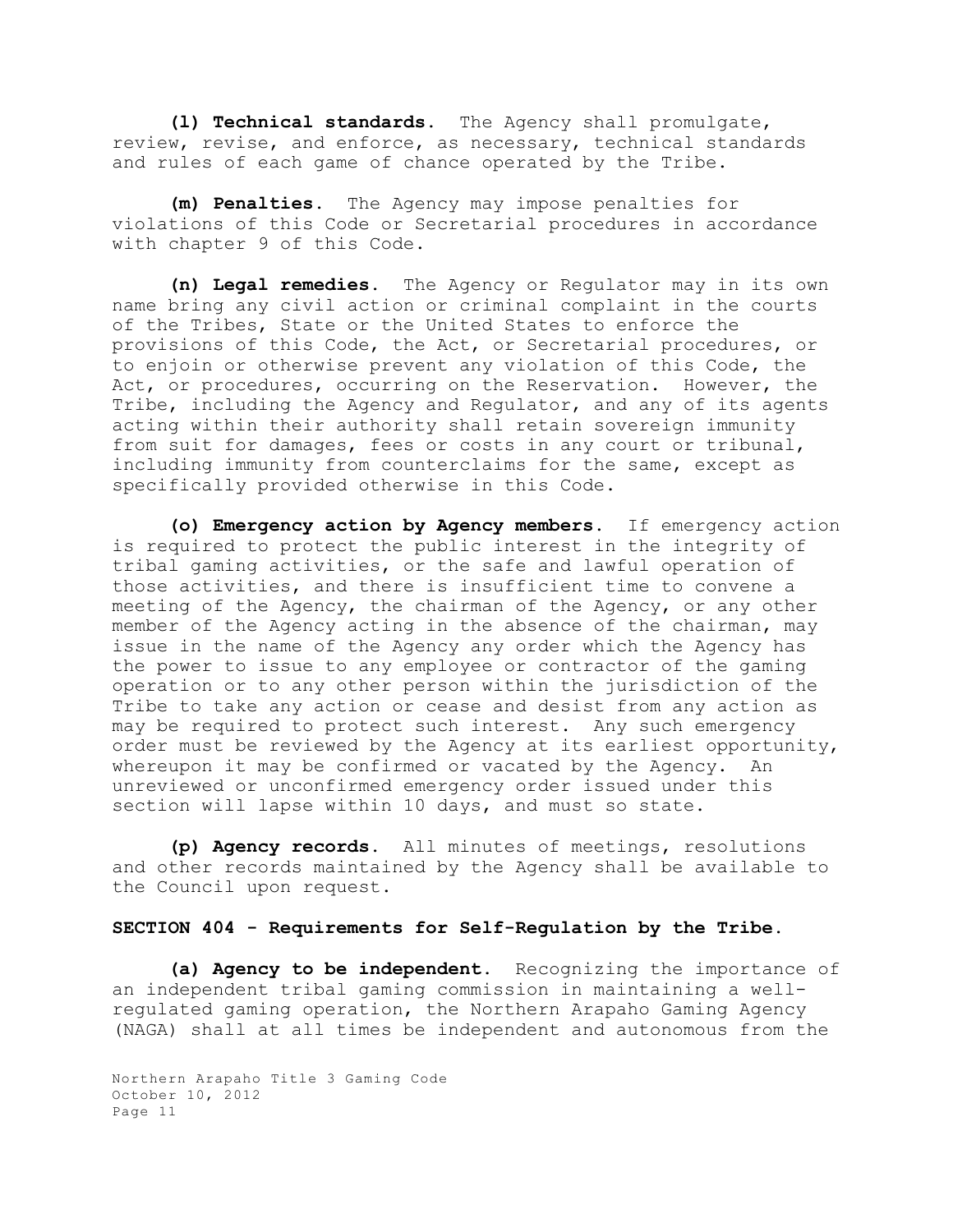Business Council in all matters within its purview. No prior or subsequent review by the Business Council of any actions of the NAGA shall be required or permitted except as otherwise explicitly provided in this Code. To avoid potential conflicts of interest between the operation and regulation of the gaming facility, the Tribe hereby finds that, at a minimum:

 (i) No member of the Business Council or any gaming management board or advisory board may serve on the NAGA;

 (ii) No person may be appointed to the NAGA who at the time of their appointment is a spouse, parent, child, or sibling(including those by adoption or marriage and halfsiblings) of any Business Council member or who is living with any Business Council member;

(iii) Members of the NAGA are prohibited from gambling in the facility; and

 (iv) Members of the NAGA are prohibited from accepting complimentary items from the gaming operation and are prohibited from accepting from the gaming operation, in any calendar year, any promotional item with a value exceeding \$50.00.

Disputes over decisions of the NAGA are to be resolved according to that section of Secretarial procedures concerning the resolution of gaming disputes (Section III.C.).

**(b) Role of the Regulator.** The Council alone shall select or terminate (subject to section (iii) below) a Regulator whose duties shall include compliance with the provisions of this Section.

 (i) The Tribe must post a notice to patrons that states:

THIS FACILITY IS REGULATED BY ONE OR MORE OF THE FOLLOWING: THE NATIONAL INDIAN GAMING COMMISSION AND THE GOVERNMENT OF THE NORTHERN ARAPAHO TRIBE. THIS FACILITY IS NOT REGULATED BY THE STATE OF WYOMING.

 (ii) The Regulator must be subject to NIGC's background investigation and licensing standards for key employees and primary management officials set forth at 25 C.F.R. §§ 556 and 558, including the requirement that background information and suitability determinations be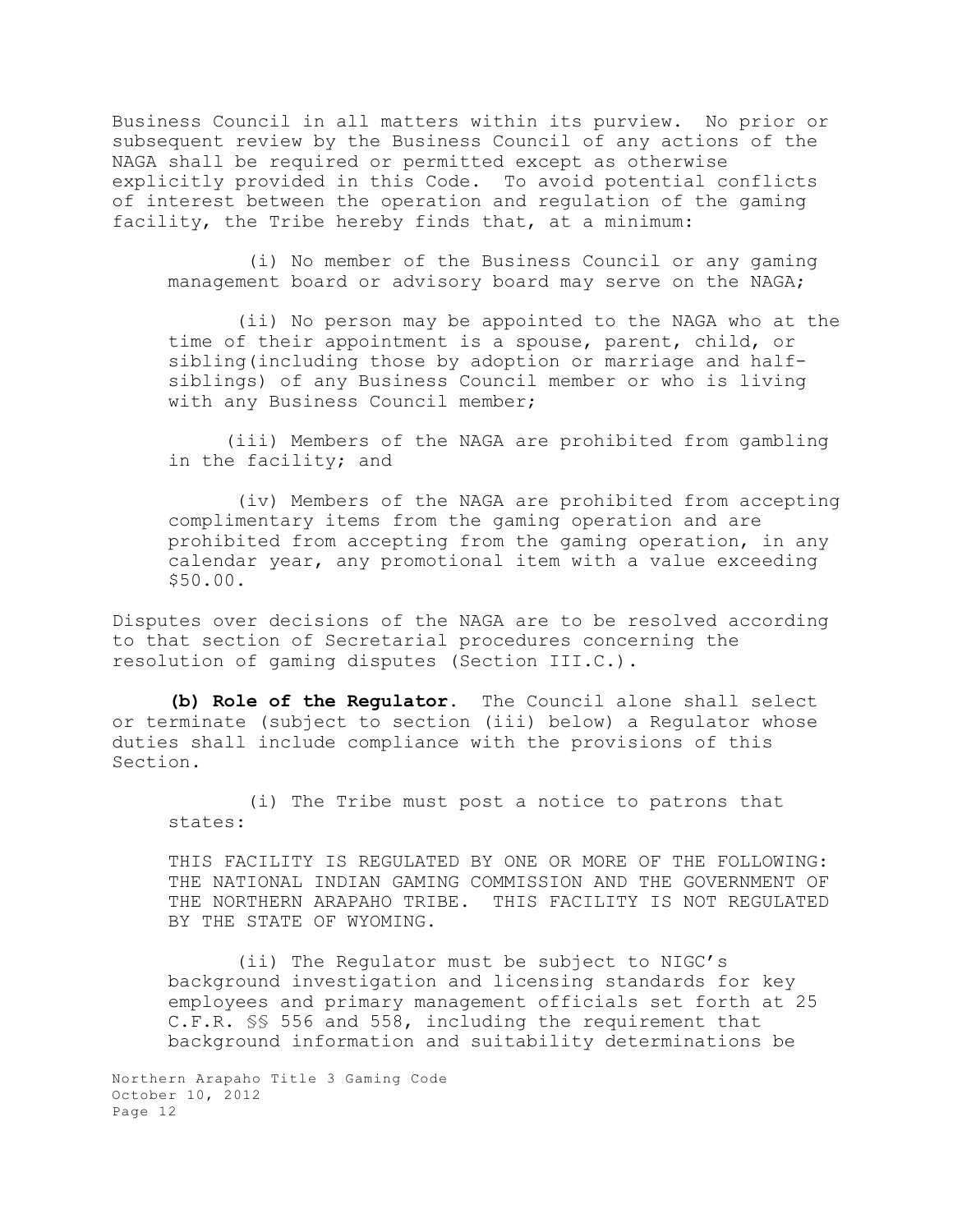forwarded to NIGC. Both the Tribe and NIGC must find the Regulator eligible under §558.2.

(iii) The Regulator may be fired only for cause and after notice to NIGC. Disputes over firing are to be resolved according to that section of Secretarial procedures concerning the resolution of gaming disputes (Section III.C.).

 (iv) The Regulator must assure that the Tribe complies with all Secretarial Procedures and the Appendices and Regulations attached thereto. Documentation of compliance is required and must be supplied to NIGC upon request.

 (v) The Regulator must establish and maintain a time frame for performing routine preventive maintenance and testing of machines pursuant to the Tribe's and NIGC Regulations. What constitutes appropriate testing will depend upon the games being played.

 (vi) The Regulator must notify NIGC of all Class III games to be placed in the Tribe's gaming operation before installation. The Tribe, at no expense to NIGC, will submit a game for testing by an independent laboratory upon the request of NIGC if NIGC questions the legality of the game. Unless the parties otherwise agree to a shorter period, at least thirty (30) days before any games otherwise authorized under this agreement is conducted at the Gaming Facility the Regulator shall:

(A) Ensure that the Tribe's gaming facility develops rules and procedures for a system of internal controls for the new game that meets the minimum standards established in the Appendix to the Secretarial Procedures.

(B) Require that the Tribe's gaming facility provide appropriate training for all dealers, supervisors, surveillance personnel and any other employees involved in the conduct or regulation of the new game and for the NAGA, such that those employees have the knowledge and skills required under typical industry standards for the job function that employee performs.

(C) Ensure that the Tribal Gaming Operation establishes a security and surveillance plan for the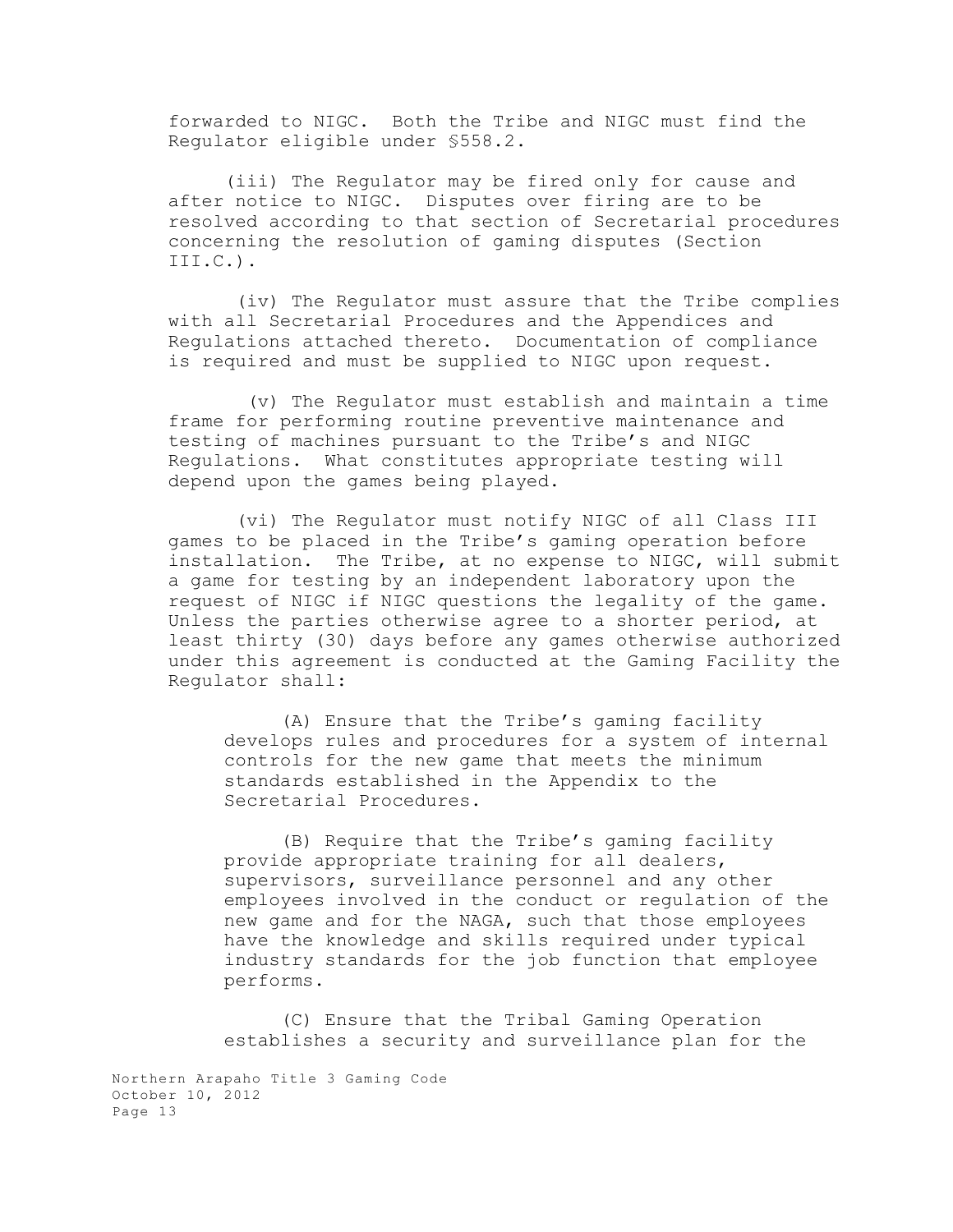new game that meets the minimum standards established in the Appendix to the Secretarial Procedures.

(D) Adopt rules of operation for the game that meet the minimum standards established in the Appendix to the Secretarial Procedures, including rules of play and standards for equipment.

(E) Send documentation to NIGC that the preceding requirements have been met.

(vii) The Regulator and NIGC will meet in person or through conference call every two weeks commencing with the first offering of Class III gaming in order to discuss the Tribe's compliance with the Secretarial Procedures. After NIGC is assured that the gaming is being adequately regulated, the parties may commence to meet once each quarter to discuss the Tribe's Class III gaming. However, if at any time NIGC deems it necessary for effective regulation, NIGC shall require the Tribe to meet more frequently.

(viii) The Tribe must provide an adequate and reliable yearly budget for the Regulator's position. The Regulator's expense from a previous year, based on hours required to perform the work, will provide the basis reimbursement of the Regulator in subsequent years.

 (ix) The Regulator shall notify NIGC of any regulations or procedures that the Tribe promulgates covering any of the following:

Limits on wagering

Limits on number of gaming devices, table games, etc.

Extension of credit

ATM's and Credit Card Advance machines

Check cashing

Program to address problem gamblers Including training of casino staff

Minimum payback value of credit e.g. 75%, 80%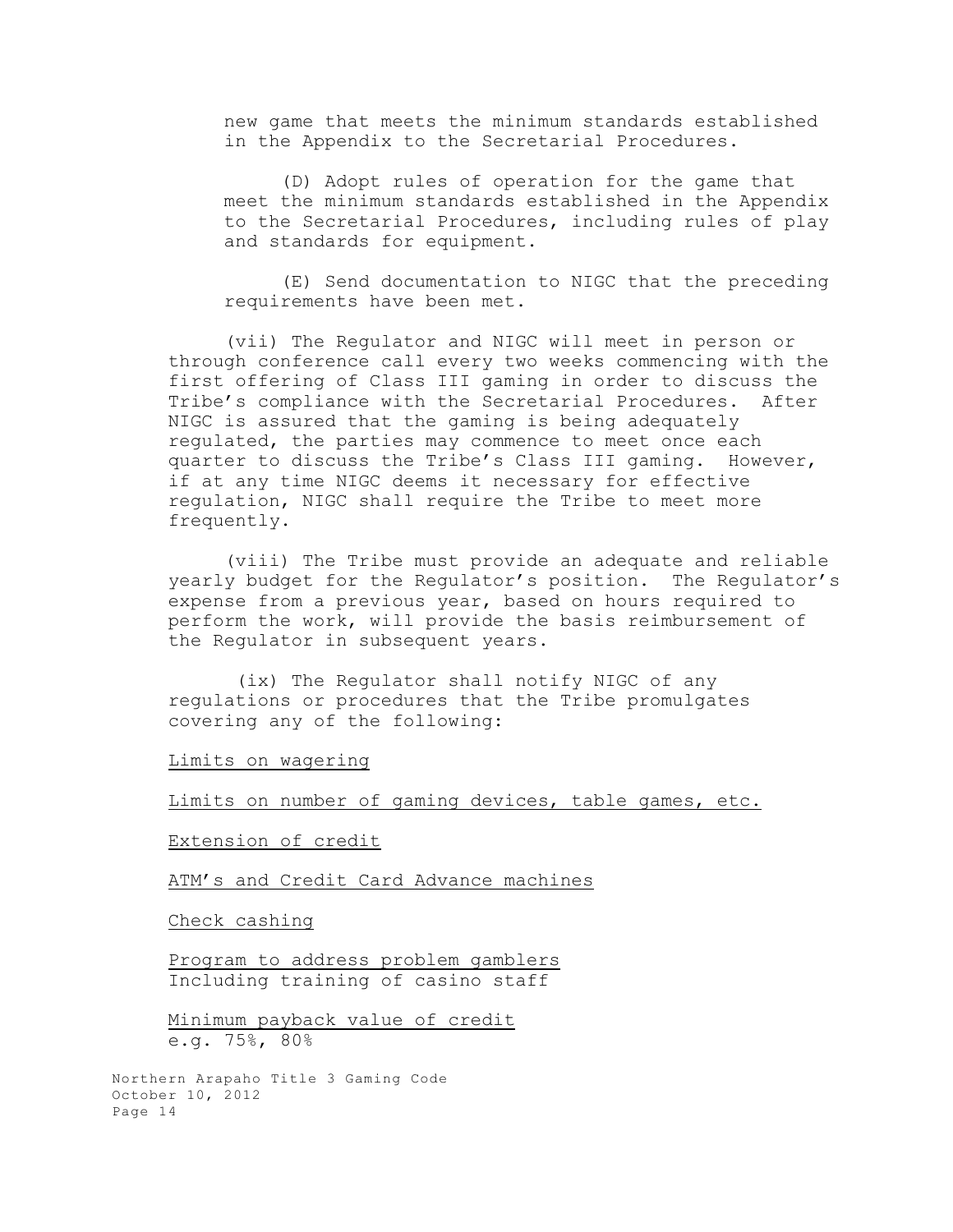Death of a gaming patron Redemption of gaming tokens, chips

Hours of Operation

Interagency cooperation-e.g. honoring of state or local police warrants

Prohibition on Controlled substances

Honoring of Garnishments for child-support, etc

Minimum employee age

 (x) The Regulator shall maintain and make available to NIGC a procedural manual for gaming facility employees that includes rules and regulations of conduct and disciplinary standards for breach of procedures.

 (xi) Failure of the Tribe or Regulator to comply with any of these provisions or with any provision incorporated in the Secretarial Procedures is grounds for enforcement by the NIGC.

**(c) Legal remedies.** The Regulator may in his/her own name bring such legal proceedings or seek such legal remedies as the Agency may bring or seek pursuant to Section 403(n).

### **SECTION 405 - Agency operations**.

**(a) Quorum and voting.** Two Agency members shall constitute a quorum. The Chairman may vote and shall preside over all meetings. Action by the Agency should be by consensus, but if consensus cannot be achieved, shall be by majority vote. Whenever Agency action is not unanimous, majority and minority views shall be in writing and shall be retained in the records of the Agency.

**(b) Recusal.** No member of the Agency shall participate in any decision directly involving the gaming license, employment, or the direct monetary interest of his or her spouse, child, parent, or sibling, by blood or adoption. A member of the Agency may voluntarily recuse himself and decline to participate in any Agency action or decision when the member, in his own discretion, believes he could not act fairly or without bias, or that there would be an appearance that he could not so act.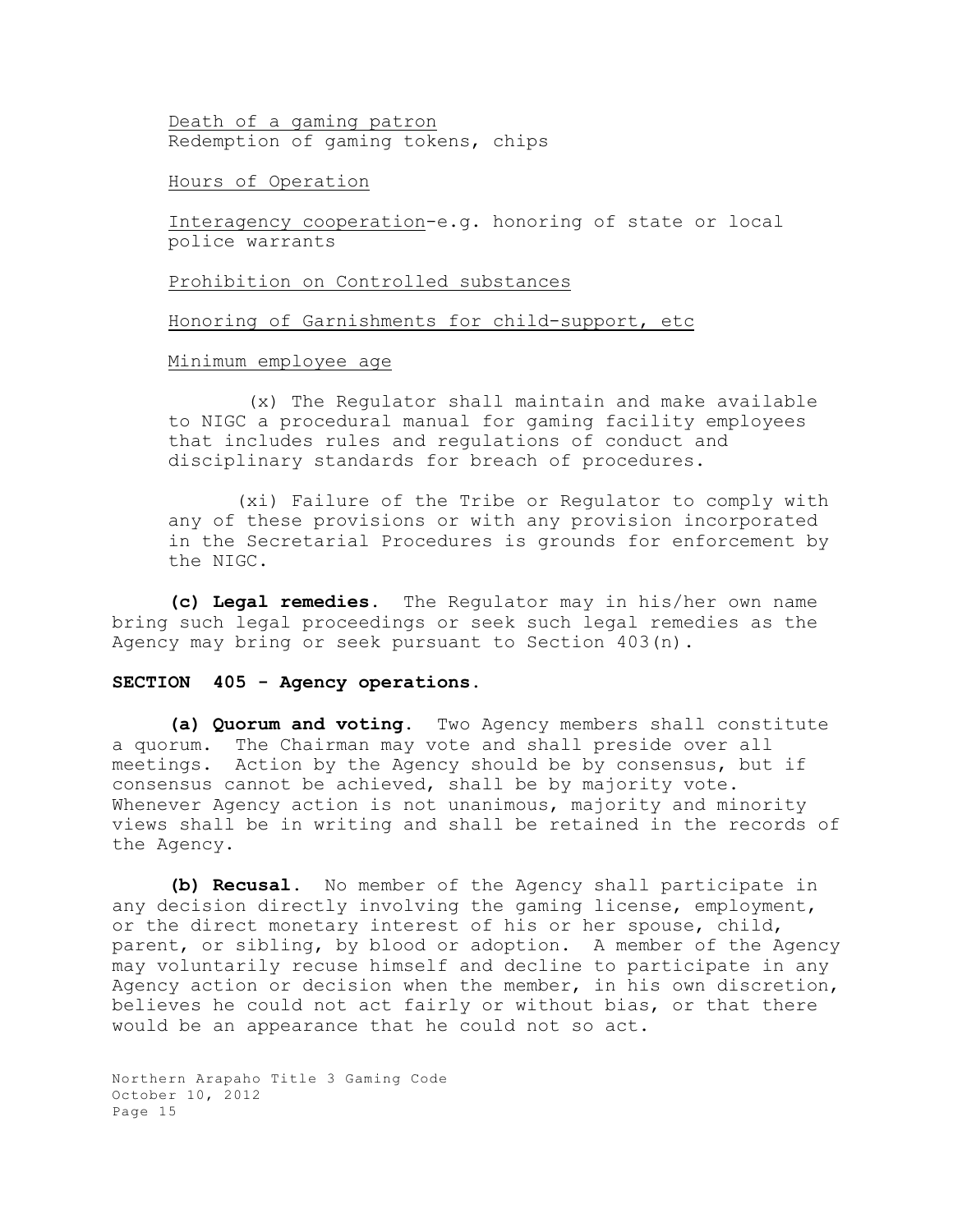**(c) Vice-chairman; alternative and temporary members.** The Agency shall select one of its members to serve as vice-chairman. If the chairman is unavailable because of recusal or any other reason, the vice-chairman shall serve as acting chairman. If the vice-chairman is also unavailable, the third member of the Agency may serve as acting chairman. The Council may appoint alternative or temporary members, who shall be members of the Northern Arapaho Tribe, on such terms as the Council deems appropriate.

### **(d) Meetings.**

 (i) Regular meetings of the Agency shall be held at least once every fourteen calendar days at such specific times and places as the Agency determines. Unless otherwise specified by the Agency, no notice of such regular meetings shall be necessary. Special meetings may be called by the chairman or two members of the Agency. Neither the business to be transacted at, nor the purpose of any regular or special meeting, need be specified in any notice of the meeting.

 (ii) Any action required or permitted to be taken at a meeting of the Agency may be taken without a meeting if each member signs a written consent to the action. Such consents shall be filed with the minutes of the Agency.

(iii) Members of the Agency may participate in a meeting by conference telephone or similar communications equipment by which all persons participating in the meeting can hear each other.

## **SECTION 406 - Executive Director and staff.**

**(a)** The Agency may select an Executive Director and such other staff as are reasonably necessary to the Agency in fulfillment of its obligations on such terms and conditions as the Agency may determine. The Director shall be a salaried employee whose salary shall not be dependent on a percentage of gaming revenues. Unless another individual is selected, the Chairman of the Agency also shall serve as Executive Director. The Director shall have the following powers and duties:

 (i) The Director shall have day-to-day responsibility for coordinating the functions of the Agency.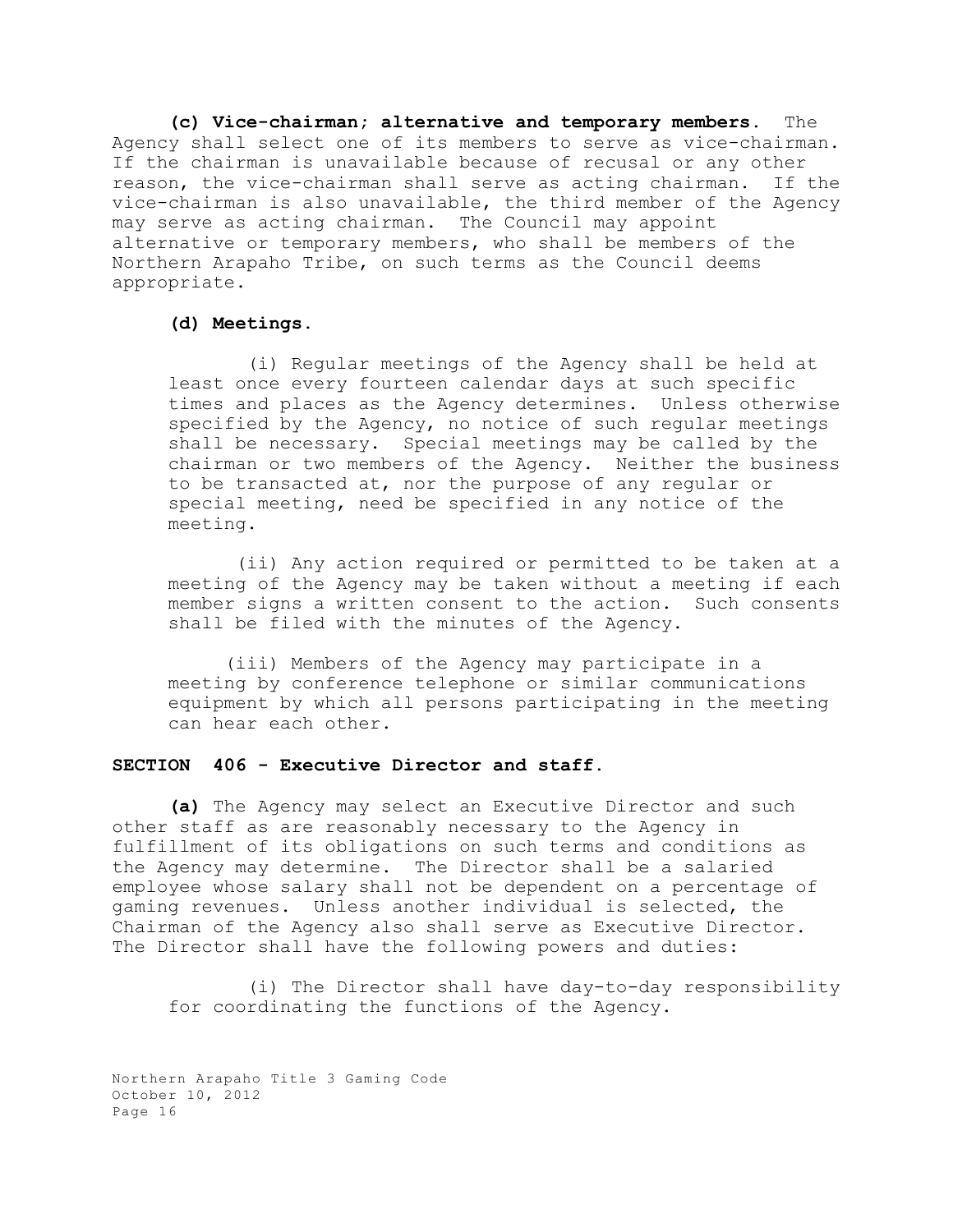(ii) The Director shall have initial responsibility for conducting or arranging for background investigations.

(iii) The Director shall make recommendations to the Agency regarding the grant or denial of any license, the imposition of any penalty, the investigation of any complaint, or any other action within the jurisdiction of the Agency.

 (iv) The Director may be delegated the authority by the Agency to conduct any hearing, investigation, or inquiry. In the course of such activities, the Director shall have authority to compel the production of any information or documents, and otherwise exercise the investigatory powers of the Agency.

 (v) The Director shall perform such tasks as assigned by the Agency and shall report to the Agency.

 (vi) If emergency action is required to protect the public interest in the integrity of tribal gaming activities, or the safe and lawful operation of those activities, and there is insufficient time to convene a meeting of the Agency, or to locate the chairman of the Agency, or any other member of the Agency, the Director may issue in the name of the Agency any order which the Agency has the power to issue to any employee or contractor of the gaming operation or to any other person within the jurisdiction of the Tribe to take any action or cease and desist from any action as may be required to protect such interest. Any such emergency order must be reviewed by the Agency at its earliest opportunity, whereupon it may be confirmed or vacated by the Agency. An unreviewed or unconfirmed emergency order issued under this section will lapse within 10 days, and must so state.

**(b)** Neither the Regulator nor any member of the Agency, including the Chairman or Director, and independent contractors of the Agency, shall engage in any gaming at any gaming facility or operation of the Northern Arapaho Tribe at any time (whether on or off-duty). Violation of this section shall result in immediate termination from his or her employment or appointed position or termination of contract but shall not constitute grounds for termination or suspension of gaming licenses or permits.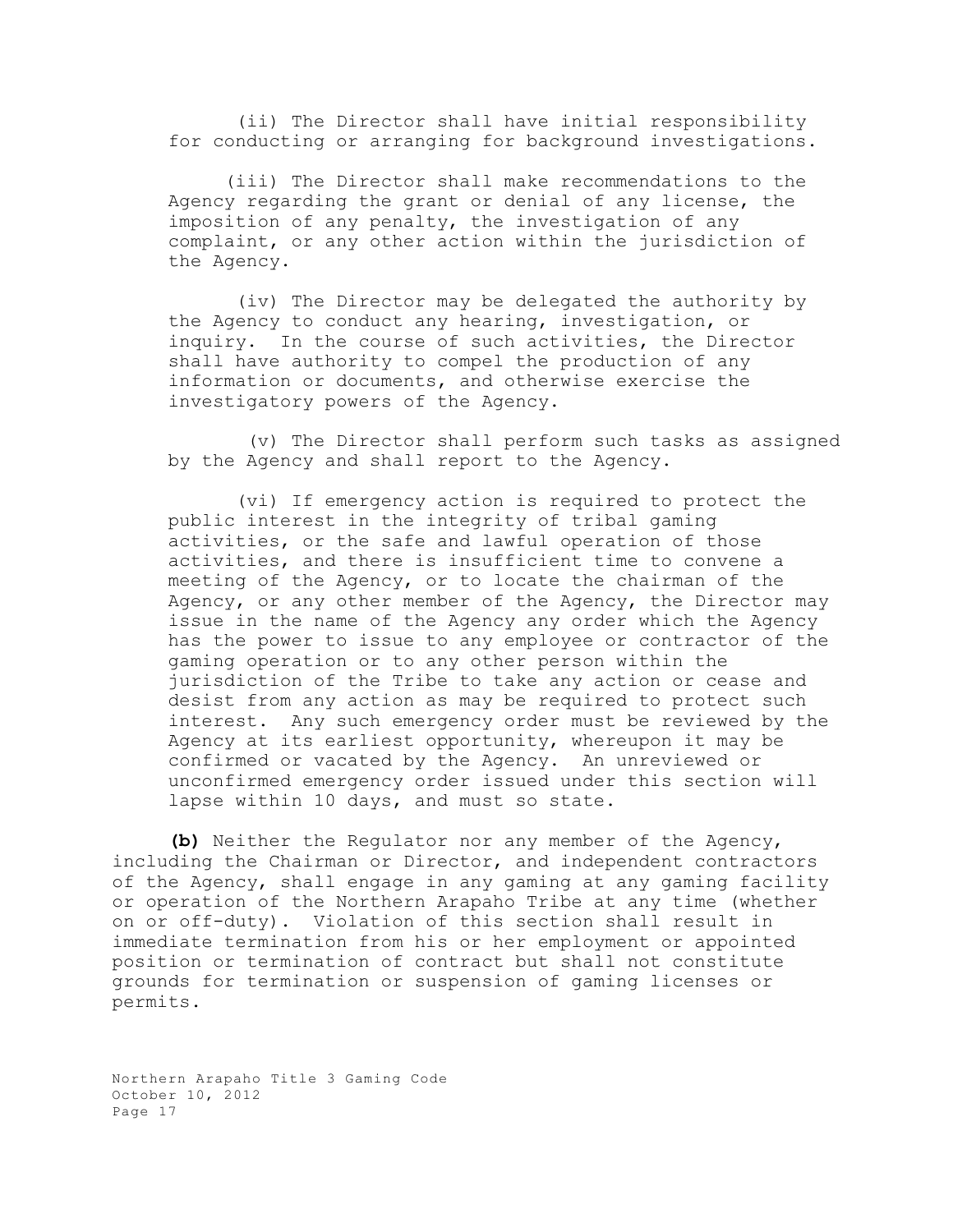## **SECTION 407 - Gaming Manager/Chief Executive Officer and staff.**

**(a)** The Council alone shall select or terminate a Gaming Manager/Chief Executive Officer (CEO) on such terms and conditions as the Council may determine and the Manager alone shall select or terminate such other staff as are reasonably necessary for the conduct of the gaming operations of the Tribe on such terms and conditions as the Manager may determine. The Manager shall be a salaried employee. The Manager shall have the following powers and duties:

 (i) The Manager shall have day-to-day responsibility for the gaming operations of the Tribe and shall coordinate with the Agency or its Director regarding compliance of such gaming operations with this Code and other applicable law.

 (ii) The Manager shall have authority to remove or arrange for the removal from the gaming operation premises of disruptive or disorderly persons.

(iii) The Manager or his/her designee shall have responsibility for attempting to resolve patron disputes, as described in section 802.

 (iv) The Manager shall have such other duties as are assigned by the Council.

**(b)** Material breach by the Tribe or Council of an employment contract between the Council and CEO or Regulator shall entitle the parties to alternative dispute resolution pursuant to 1 N.A.C. 101 *et seq*.(arbitration) or such other remedies provided to parties generally under the S&A LOC. This section constitutes a requirement by controlling law for the purposes of S&A LOC  $1 - 8 - 5$ .

**(c)** The Agency shall promulgate specific regulations regarding gaming by gaming employees consistent with the following rules:

 (i) Neither the Manager nor any primary management official shall engage in gaming at any Northern Arapaho gaming facility or operation at any time (whether on or offduty).

 (ii) No gaming employee and no independent contractor of a Northern Arapaho gaming facility shall participate as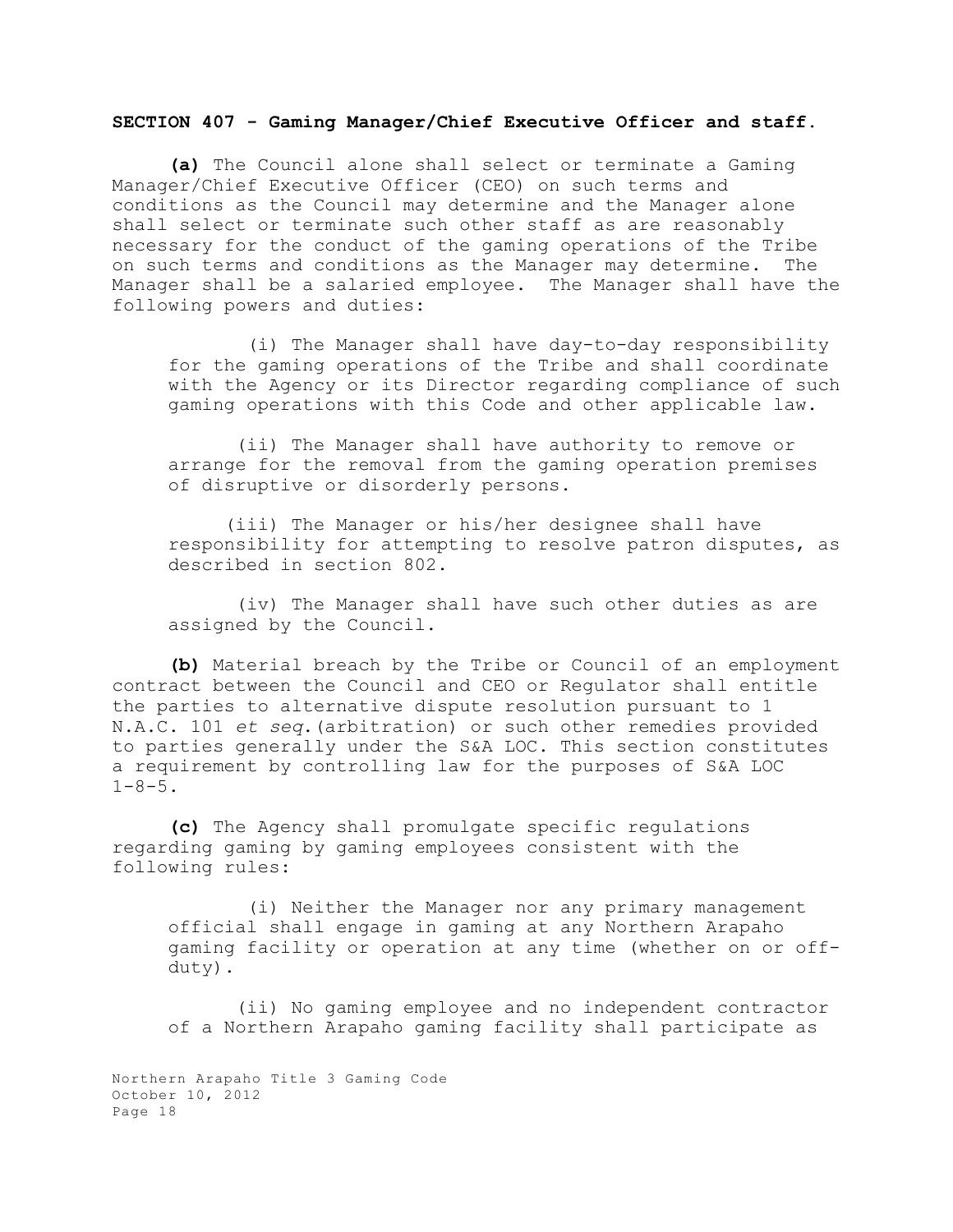patrons in any "giveaways," "hot seats," or other special promotions at any Northern Arapaho gaming facility or operation at any time (whether on or off-duty).

(iii) No gaming employee and no independent contractor of a Northern Arapaho gaming facility shall engage in any gaming at any Northern Arapaho gaming facility or operation at any time (whether on or off-duty) if their duties as employee or contractor include any role with respect to that particular gaming; for example, slot technicians cannot play slot machines and card dealers cannot play cards at any time. Surveillance staff may only engage in slot machine gaming and only while off-duty and shall be subject to any applicable Agency regulations.

 (iv) No gaming employee and no independent contractor of a Northern Arapaho gaming facility shall engage in any gaming at any Northern Arapaho, or at any other, gaming facility or operation while wearing or displaying a gaming license from the Agency, a gaming employee identification badge, or any other tag, label, uniform, or other item which reasonably could identify the person as being an employee or licensee of a Northern Arapaho gaming facility or operation.

These prohibitions shall remain in effect throughout the person's period of employment or contract and for an additional 30 days after termination or expiration of the same. Violation of this section shall result in immediate termination from his or her employment or termination of contract but shall not constitute grounds for termination or suspension of gaming licenses or permits.

## **SECTION 408 - Political activity; prohibitions.**

**(a)** No Chairman or member of the Agency and no Regulator shall:

 (i) take an active part in political campaigns for election to public office of the Tribe;

 (ii) use his official authority or influence for the purpose of interfering with or affecting the result of an election to public office of the Tribe;

(iii) knowingly solicit, accept, or receive a political contribution from any person;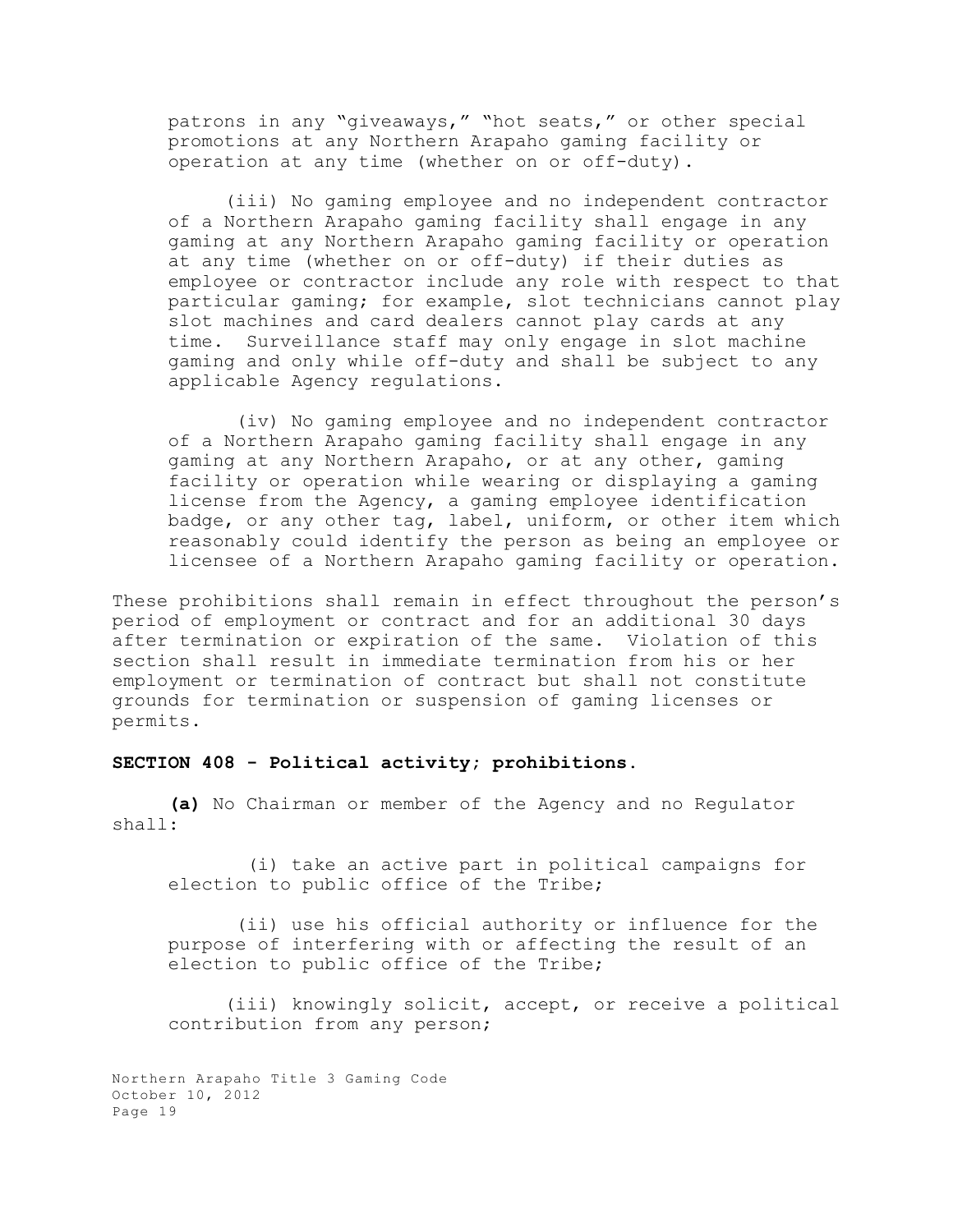(iv) run for the nomination or as a candidate for election to public office of the Tribe; or

 (v) knowingly solicit or discourage the participation in any tribal political activity of any person who--

(A) has an application for any compensation, grant, contract, ruling, license, permit, or certificate pending before the Agency; or

(B) is the subject of or a participant in an ongoing audit, investigation, or enforcement action being carried out by the Agency.

 (vi) Subject to subsection (b), an individual retains the right to vote as he or she chooses and to express his or her opinion on political subjects and candidates.

**(b)** No gaming employee, including the Manager and independent contractors, and no employee or member of the Agency, including the Chairman, and no Regulator shall engage in political activity while that person is on duty; in any room or building occupied in the discharge of the person's official duties; while wearing a uniform or official insignia identifying the office or position of the Agency employee, manager, member, or Chairman; or using any vehicle owned or leased by the Agency, or use any equipment or property of the Tribe or the Agency for the purpose of engaging in or promoting political activity.

**(c)** Any individual who violates this section shall be removed from his or her position or otherwise disciplined in the sole discretion of the Council or its designee, except with respect to employees or contractors of the Agency, who shall be removed or otherwise disciplined in the sole discretion of the Agency or its designee, pursuant to personnel rules established by the Council or the Agency, and except with respect to the Regulator, whose removal or discipline shall be consistent with the provisions of Section 404 (b) (iii) of this Code and the Secretarial procedures.

# **SECTION 409 - Standards of conduct for Chairman and members of Agency and Regulator.**

**(a) Policy**. The Chairman and members of the Agency and the Regulator shall maintain high standards of honesty, integrity and impartiality and shall avoid any actions which could reflect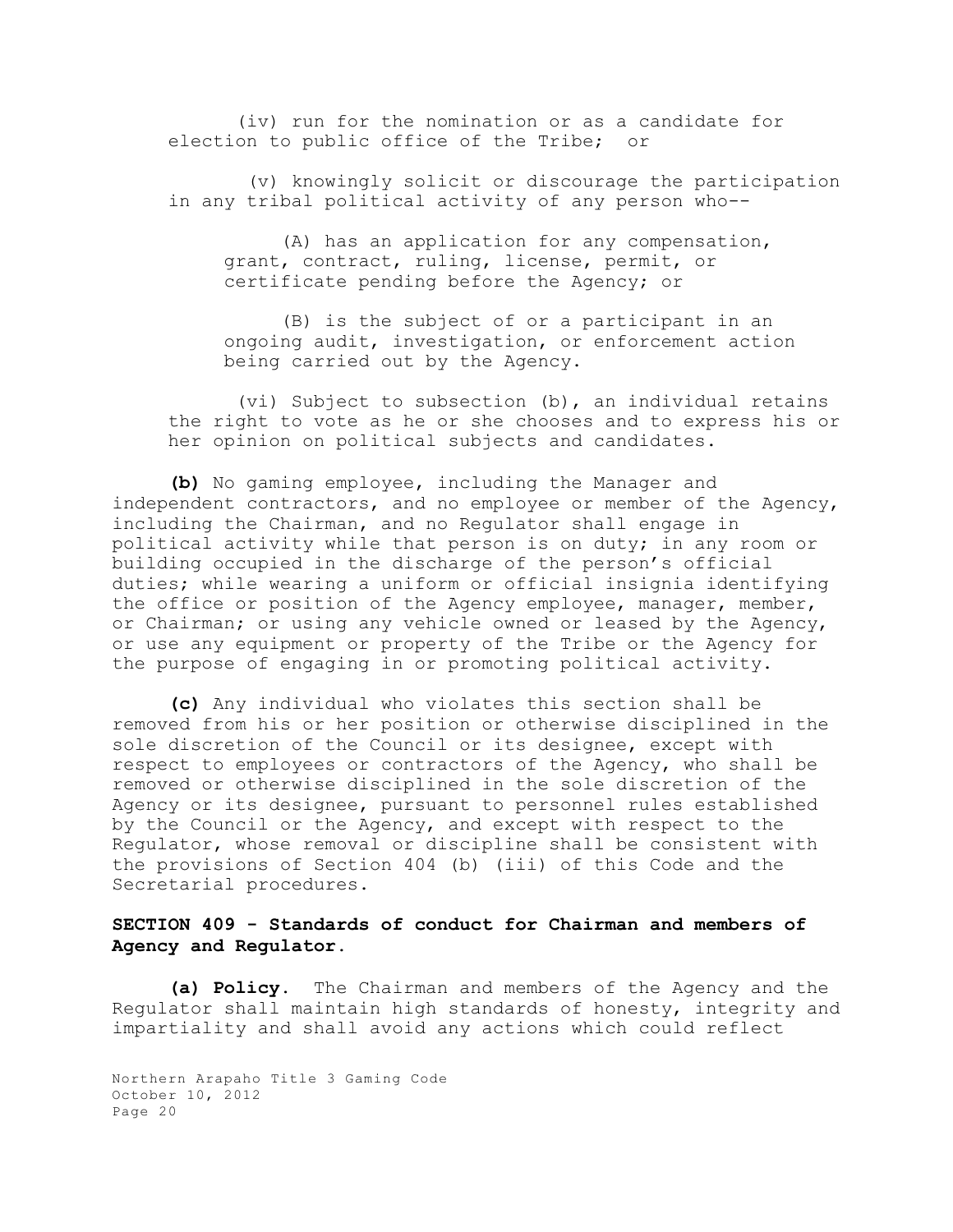adversely on the Northern Arapaho Tribe or jeopardize their fitness for office or effectiveness in dealing with other tribal officials, other governments or entities, or with the public.

**(b) No Interest in Contracts**. No Chairman or member of the Agency and no Regulator shall be financially interested in any contract, grant, work, business, or other particular matter administered or controlled by the Agency or the Tribe, unless such activity is conducted by competitive bid process with such official first disclosing his/her interest and thereafter having no participation in the decision on that contract, grant, work, business, or matter or the performance thereof.

**(c) No Interest in Property.** No Chairman or member of the Agency and no Regulator shall be financially interested in the purchase of any real or personal property of or by the Agency or the Tribe, except on such terms and conditions as such property is generally available for sale to, or for purchase from, the general public or the members of the Northern Arapaho Tribe.

**(d) Gifts.** No Chairman or member of the Agency and no Regulator shall solicit or accept, directly or indirectly, any gift, gratuity, favor or loan from a person who has financial interests that may be substantially affected by the performance or non-performance of that official's duties.

**(e) Use of Tribal Property and Moneys**. No Chairman or member of the Agency and no Regulator shall use or receive any pay or thing of value from the Northern Arapaho Tribe, other than his/her salary for any work coming within the scope of his/her duties or reimbursement for reasonable expenses, nor receive or convert to his/her own use, even temporarily on loan, any property or money belonging to the Northern Arapaho Tribe for other than official purposes, nor use tribal purchase authority, even though reimbursement is made, for personal acquisitions.

**(f) Gaming.** No Chairman or member of the Agency and no Regulator shall engage in any gaming at any gaming facility or operation of the Northern Arapaho Tribe at any time (whether on or off-duty).

**(g) Sanctions.** Any individual who violates this section shall be removed from his or her position or otherwise disciplined in the sole discretion of the Council, except with respect to the Regulator, whose removal or discipline shall be consistent with the provisions of Section 404 (b) (iii) of this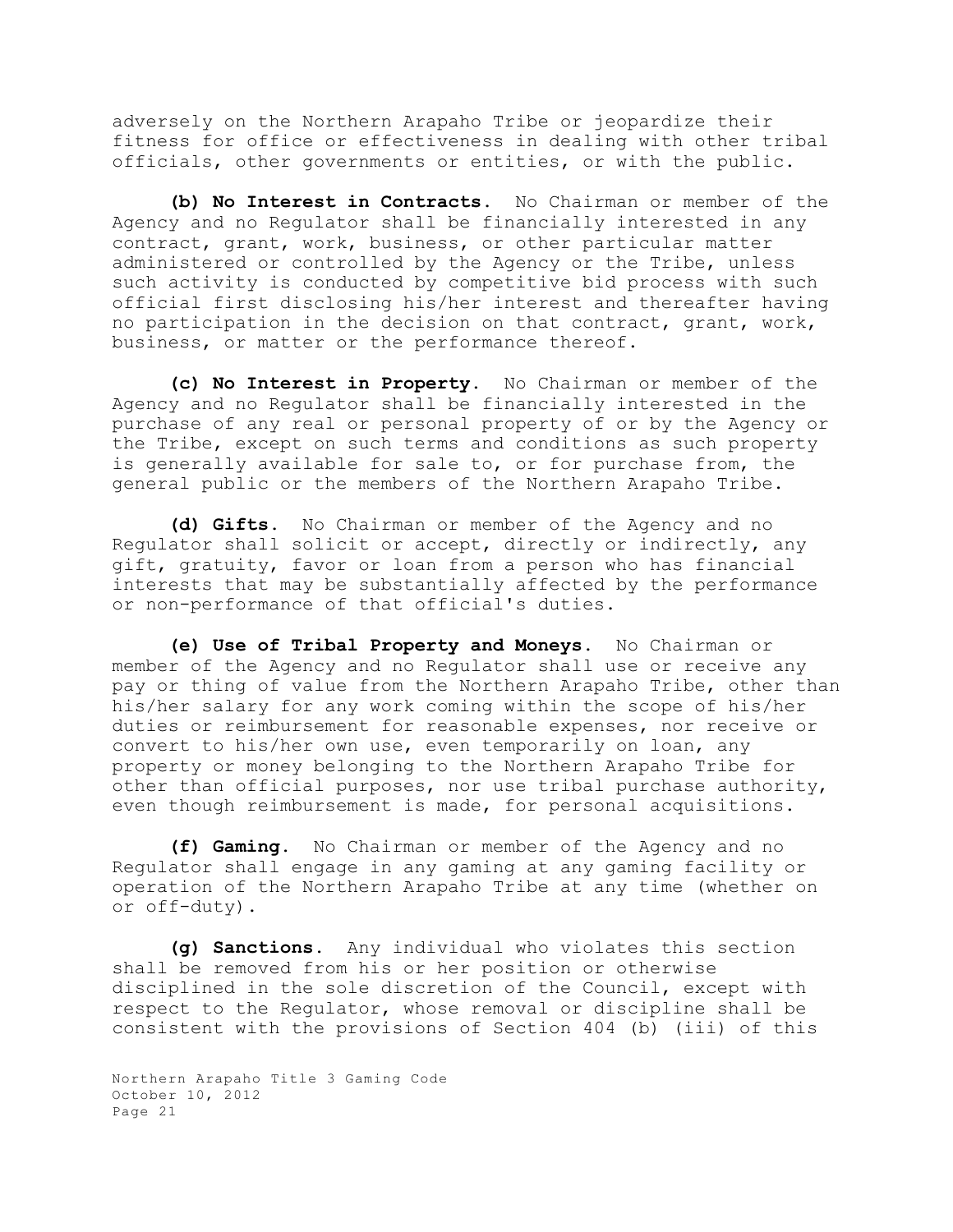Code and the Secretarial procedures.

## **CHAPTER 5: FINANCIAL MATTERS**

**SECTION 501 - Application of net revenues.** Net revenues from any tribal gaming activity are not to be used for any purpose other than:

**(a)** to fund tribal or joint-tribal government operations or programs;

**(b)** to provide for the general welfare of the Tribe and its members (including per capitas conforming to the Act at 25 U.S.C.  $$2710(b)(3));$ 

- **(c)** to promote the Tribe's economic development;
- **(d)** to donate to charitable organizations;
- **(e)** to help fund operations of local government agencies; or
- **(f)** other purposes permitted under the Act.

At least two and one-half percent (2.5%) of the net revenue from gaming shall be dedicated to the purchase of land by and in the name of the Northern Arapaho Tribe. Said percentage shall be calculated based on the prior year's annual net revenue and shall be paid by the gaming enterprise(s) directly into a trust account established for this purpose and managed in accordance with fiduciary principles. Such payment shall be made in equal monthly installments or, in the alternative, may be prepaid in one or more lump sums.

**SECTION 502 - Budgets.** The Agency shall propose to the Council an annual operating and capital budget by October 20 of each year, and may in accordance with the budget employ staff necessary to fulfill its responsibilities, and with the approval of the Council may retain legal counsel, consultants, and other professional services, including investigative services, to assist it. Such expenses of the Agency shall be assessed against the gaming operation. The Council shall approve, or modify and approve, the Agency's budget by December 31 of each year. The Council shall provide such funding for the Agency as is reasonably necessary for the fulfillment of the Agency's obligations under this Code.

**SECTION 503 - Audits.** All gaming authorized under this Code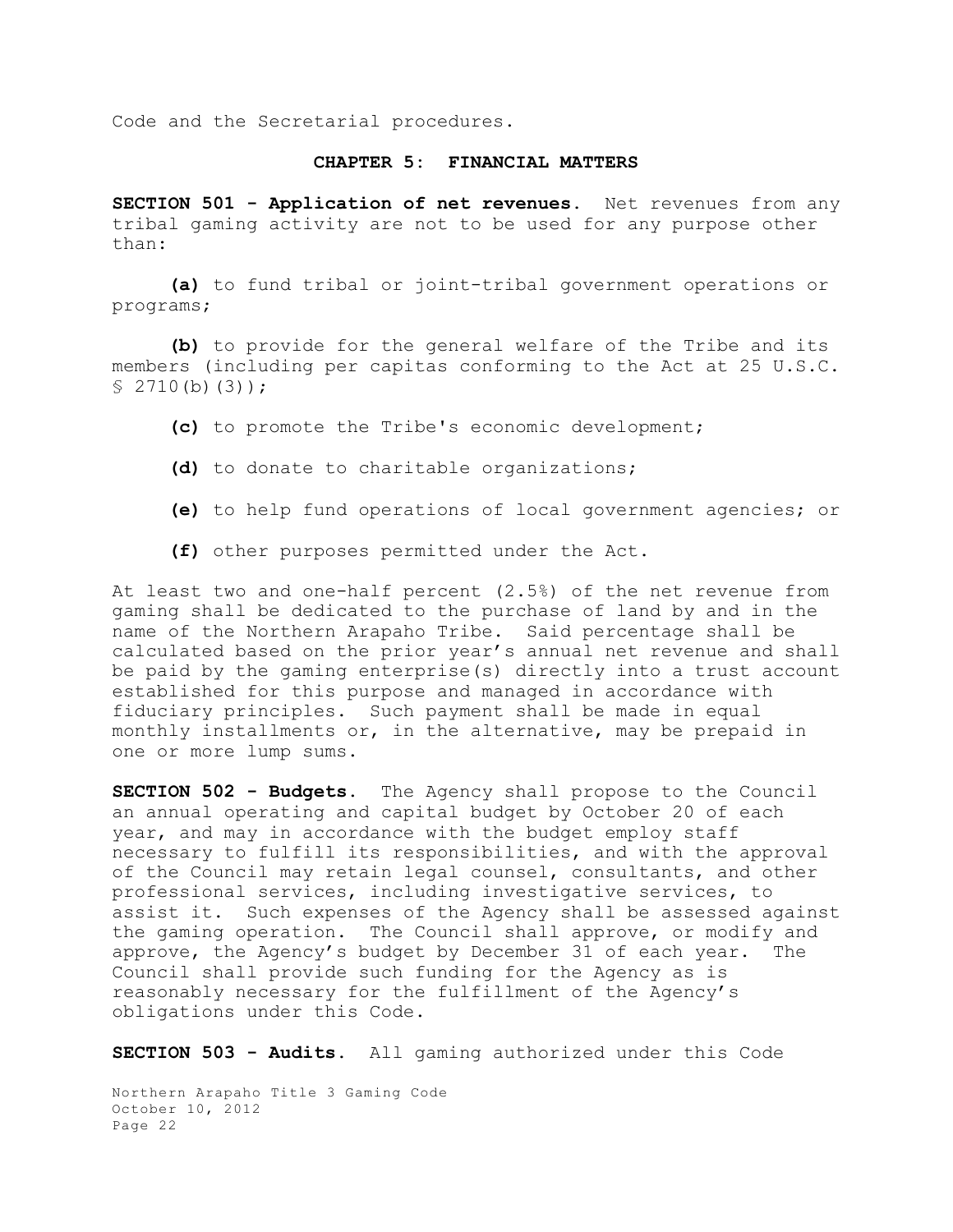shall be audited by an independent certified public accountant, at least annually, as required under 25 CFR  $S$  522.4(b)(3), and copies of the annual audit shall be provided to the Council and the Commission. All gaming-related contracts that result in purchase of supplies, services, or concessions for \$25,000 in any year (except contracts for professional legal or accounting services) shall be specifically included within the scope of such audit. The Agency or Council may call for special audits at any time.

**SECTION 504 - Financial management.** Unless otherwise specifically approved in writing by the Council, all financial matters of the Agency, including, without limitation, all purchase orders, payments, financial records, and payroll, shall be processed through and by the Finance Department of the Tribe in accordance with general financial procedures approved by the Council. Gaming enterprise management and the Council shall be governed by fiduciary or trust principles and the obligation to exercise due care and prudent business judgment, including the obligation to avoid a material breach or default of any loan agreement involving the gaming facilities or gaming assets.

## **CHAPTER 6: BACKGROUND INVESTIGATIONS FOR PRIMARY MANAGEMENT OFFICIALS AND KEY EMPLOYEES.**

**SECTION 601 - Required background investigations.** All primary management officials and key employees of any class II or III gaming operation, including the Chairman and members of the Agency and the gaming manager, shall be subject to background investigations required by the Act, Commission regulations, this Code, and Secretarial procedures. Background investigations shall be conducted at the outset of employment, and shall be ongoing. The Council may accord responsibility to another entity with respect to background investigations. Otherwise, the Agency shall be directly responsible for such investigations.

**SECTION 602** - **Statement of Responsibilities**. The Tribe is responsible for the conduct of background investigations and suitability determinations. The Agency shall have primary responsibility of conducting and causing to be conducted the background investigations, except that the Council shall have such responsibility with respect to the Chairman and members of the Agency. Once an Executive Director of the Agency (or the Chairman, in his stead) has been fully investigated and approved, the Agency may delegate to the Director or the Chairman the duty of conducting or causing to be conducted investigative work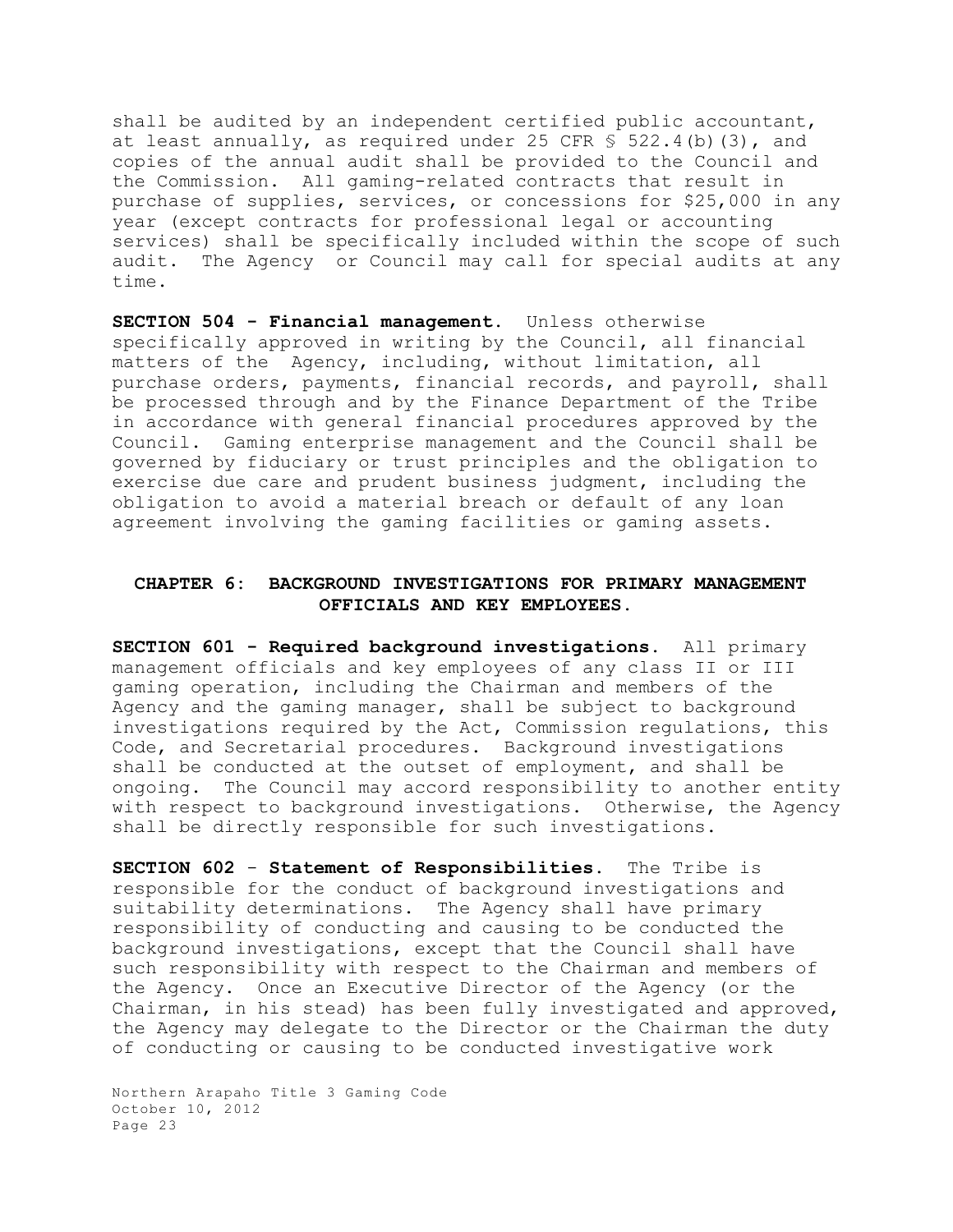regarding other key employees and primary management officials, if any, subject to the review and approval of the Agency. Selection of the above approach is based on the necessity of assuring adequate oversight and investigation of all key employees and primary management officials.

**SECTION 603 - Notices to applicants.** Any application forms for a key employee or primary management official shall include a privacy notice pursuant to 25 CFR §556.2, a notice regarding penalties for false statements pursuant to 25 CFR §556.3, and any other notices required by applicable law.

**SECTION 604 - Information from applicants.** The Agency shall obtain from any candidate for primary management official or key employee at least the following information:

**(a)** Full name, other names used (oral or written), social security number(s), birth date, place of birth, citizenship, gender, all languages (spoken or written);

**(b)** Currently and for the previous 5 years: all business and employment positions held, ownership interests in those businesses, business addresses, and drivers license numbers;

**(c)** The names and current addresses of at least three personal references, including one personal reference who was acquainted with the applicant during each period of residence listed under subsection (d) below;

**(d)** Currently and for five (5) previous years: all residence addresses;

**(e)** Current business and residence telephone numbers;

**(f)** A description of any existing and previous business relationship with Indian tribes, including ownership interests in those businesses;

**(g)** A description of any existing and previous business relationships within the gaming industry, including ownership interests in those businesses;

**(h)** The name and address of any licensing or regulatory agency with which the person has filed an application for a license or permit related to gaming, whether or not such license or permit was granted;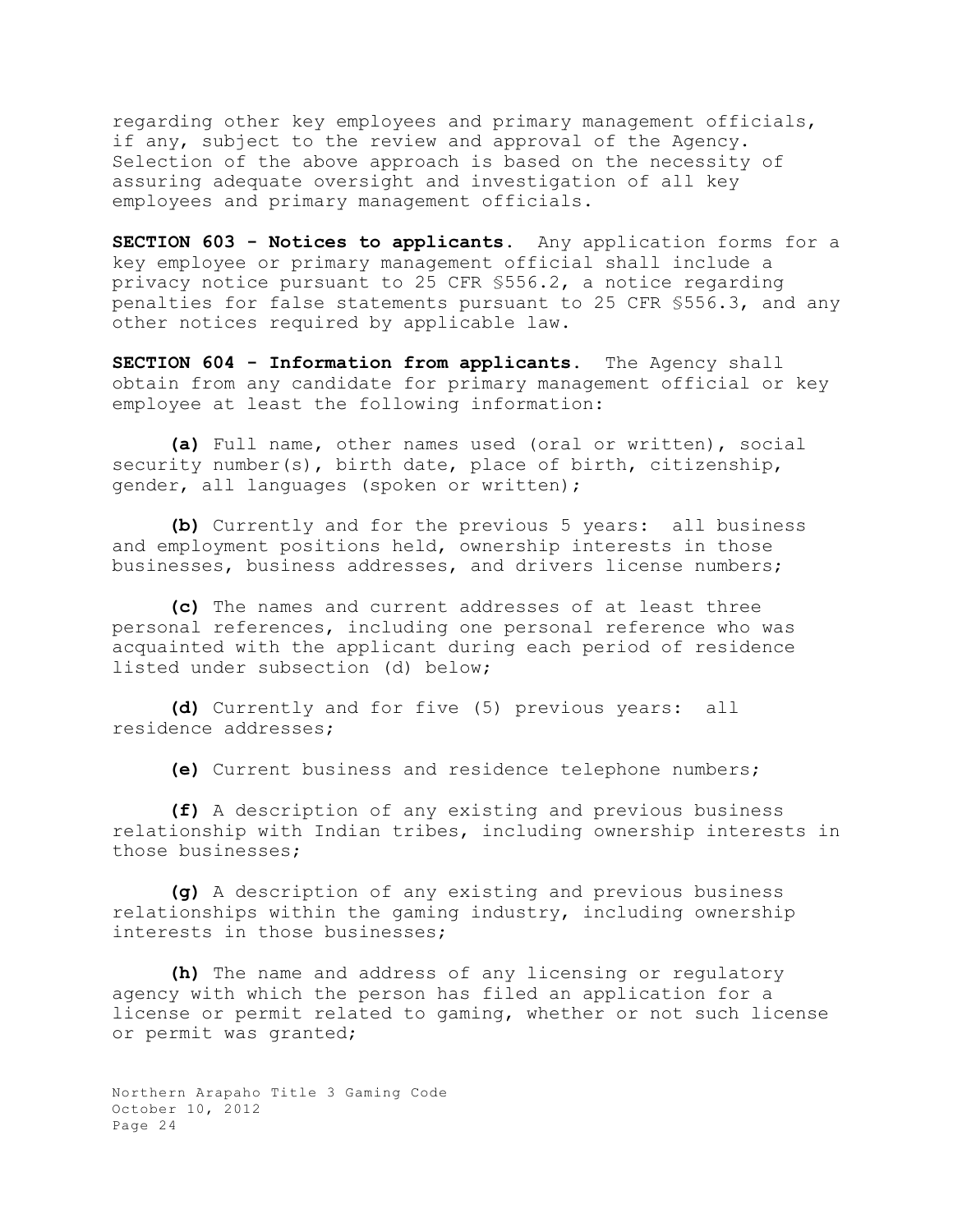**(i)** For each felony for which there is an ongoing prosecution or a conviction, the charge, the name and address of the court involved, and the date and disposition if any;

**(j)** For each misdemeanor conviction or ongoing misdemeanor prosecution (excluding minor traffic violations) for ten (10 previous years, the name and address of the court involved and the date and disposition;

**(k)** For each criminal charge (excluding minor traffic charges), whether or not there is a conviction, for all previous years until the year the applicant reached the age of eighteen (18),the criminal charge, the name and address of the court involved and the date and disposition;

**(l)** The name and address of any licensing or regulatory agency with which the person has filed an application for an occupational license or permit, whether or not such license or permit was granted;

**(m)** A photograph;

**(n)** Any other information the Agency or Council deems relevant; and

**(o)** Fingerprints.

## **SECTION 605 - Rules regarding background investigations**.

**(a) Confidentiality of third party sources.** The Tribe, the Agency, and all affiliated agents and employees shall keep confidential the identity of each person interviewed in the course of a background investigation.

**(b) Retention of records.** The Agency shall maintain and retain applications for employment and reports (if any) of background investigations for at least 3 years from the date made or date of termination of employment, whichever is later. Such records shall be made available to the Council or Commission on request.

**(c) Content of investigation report.** Background investigations must be of sufficient quality to enable the Agency to make a determination under section 604. All relevant information submitted by the applicant should be verified by written or oral communication and noted in the report. The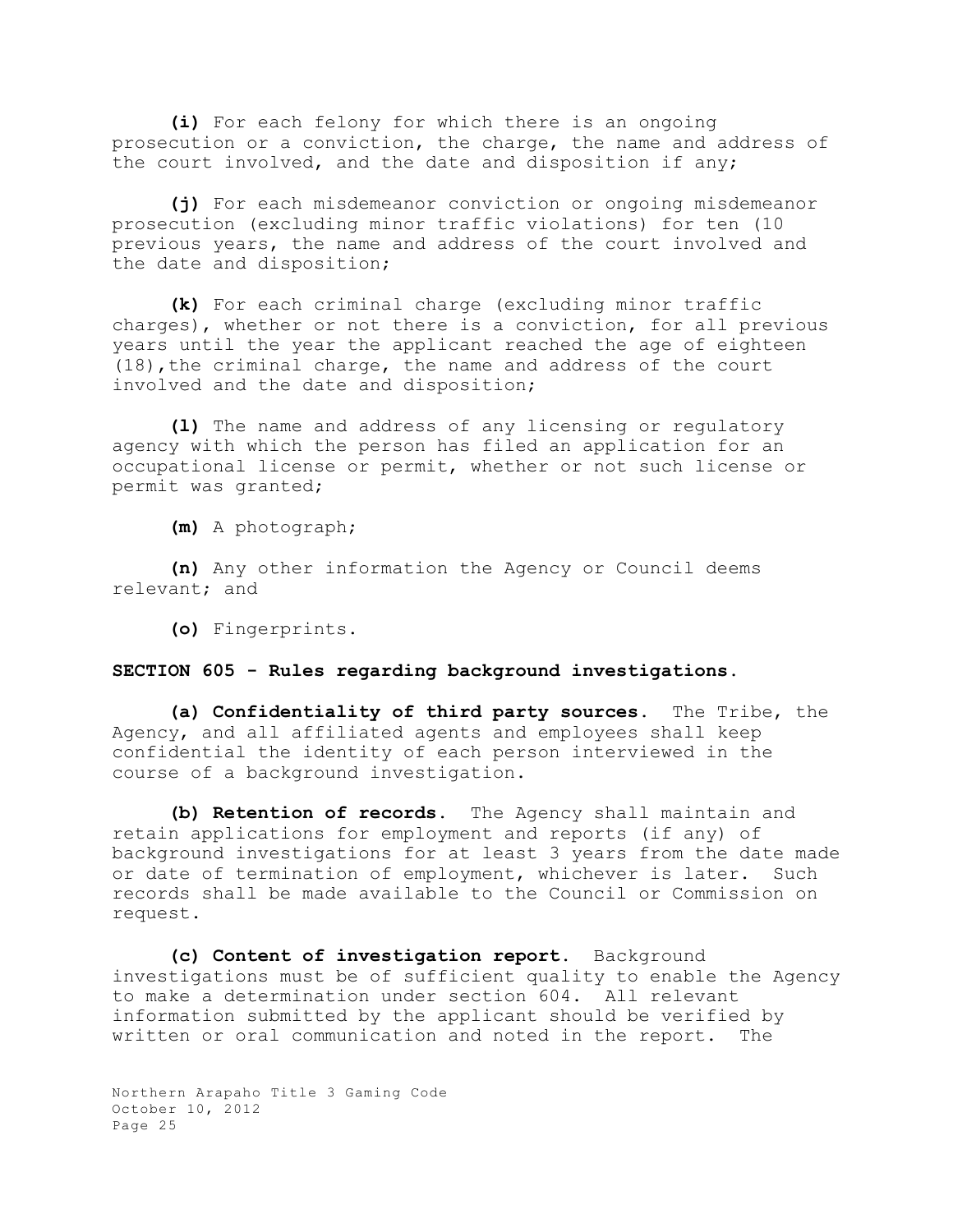investigation must include a thorough inquiry into the applicant's prior activities, criminal record, if any, and reputation, habits and associations. It must also include interviews with a sufficient number of knowledgeable people such as former employers, personal references, and others referred to in order to provide a basis for the Tribe to make a finding concerning the eligibility for employment in a gaming operation. The disposition of all potential problem areas noted and disqualifying information obtained must be thoroughly documented. An investigative report shall include:

 (i) a statement of all steps taken in conducting the background investigation;

(ii) a statement of the results obtained;

(iii) a statement of the conclusions reached by the investigator; and

(iv) the bases for those conclusions.

### **SECTION 606 - Eligibility determinations.**

**(a)** An authorized tribal official shall review a person's prior activities, criminal record, if any, and reputation, habits and associations to make a finding concerning the eligibility of a key employee or a primary management official for granting of a gaming license. If the authorized tribal official, in applying the standards adopted in a tribal ordinance, determines that licensing of the person poses a threat to the public interest or to the effective regulation of gaming, or creates or enhances the dangers of unsuitable, unfair, or illegal practices and methods and activities in the conduct of gaming, an authorizing tribal official shall not license that person in a key employee or primary management official position.

**(b)** The Tribe's gaming operation shall not employ in a key employee or primary management official position a person who has supplied materially false or misleading information or who has omitted material information required by law.

### **SECTION 607 - Reporting to the Commission.**

**(a) Notification regarding background investigations and eligibility determinations.** The Agency shall forward to the Commission the following with respect to all persons investigated as candidates for primary management official or key employee: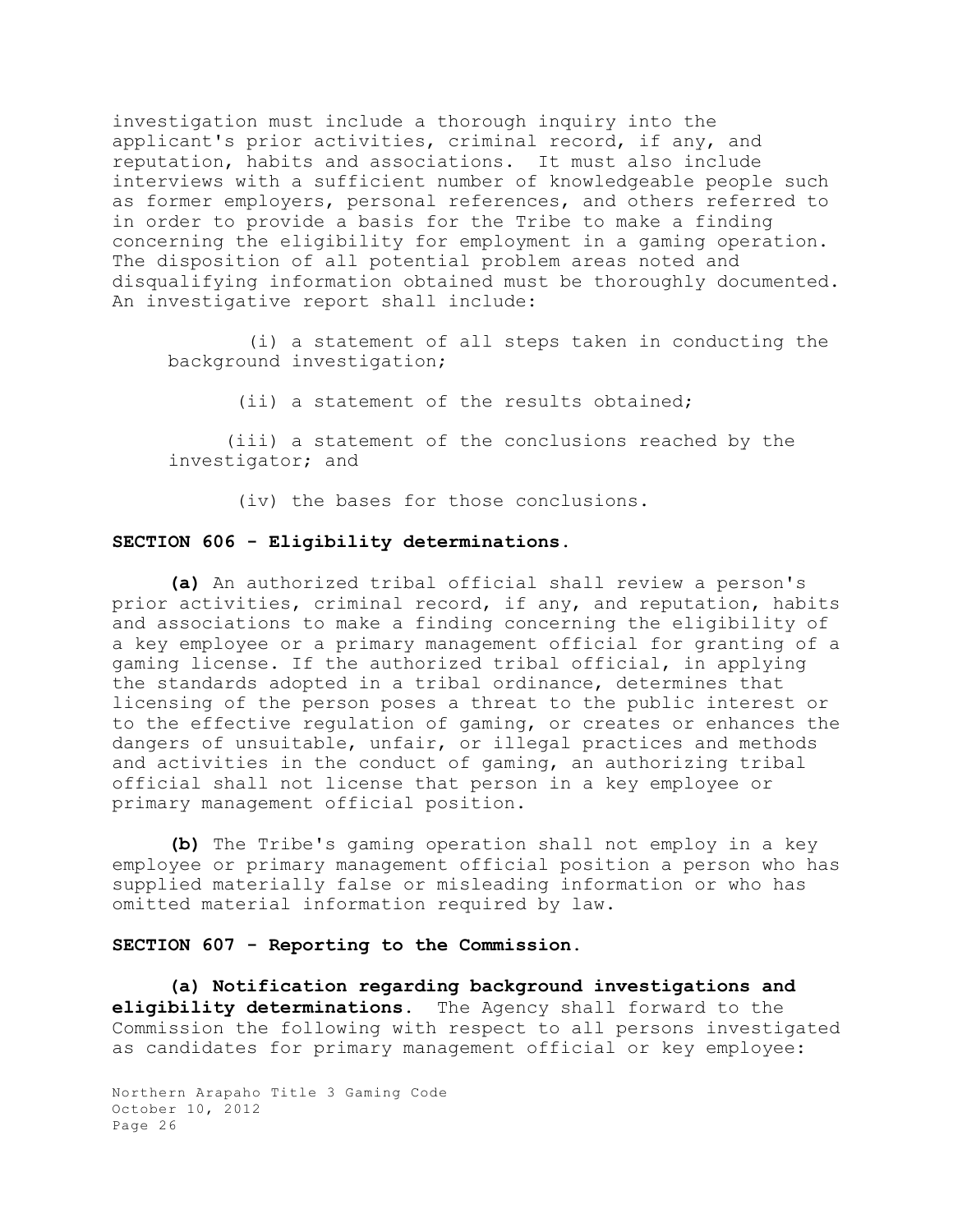(i) all application information described in section 604 above;

 (ii) the investigative report described in section 605;

(iii) the Agency's eligibility determination described in section 604; and

(iv) a notification of the Agency's hiring decision.

# **(b) Procedure following decision to hire key employee or primary management official.**

 (i) When a key employee or a primary management official begins work at a gaming operation, the Agency shall:

(1) Forward to the Commission a completed application for employment that contains the notices and information listed in 25 CFR §§ 556.2 (privacy notice), 556.3 (notice regarding false statements), and 556.4 (background investigations); and

(2) Conduct a background investigation under 25 CFR part 556, and sections 601 through 606 of this Code to determine the eligibility of the key employee or primary management official for continued employment in a gaming operation.

 (ii) Upon completion of a background investigation and a determination of eligibility for employment in a gaming operation under this Code, the Agency shall forward a report under 25 CFR § 556.5(b) and this Code to the Commission within 60 days after an employee begins work or within 60 days of the approval of this Code by the Chairman of the Commission. A gaming operation regulated under this Code shall not employ a key employee or primary management official who does not have a permanent license after 90 days.

(iii) During a 30-day period beginning when the Commission receives a report submitted under this Code, the Chairman of the Commission may request additional information from the Tribe concerning a key employee or a primary management official who is the subject of such report. Such a request shall suspend the 30-day period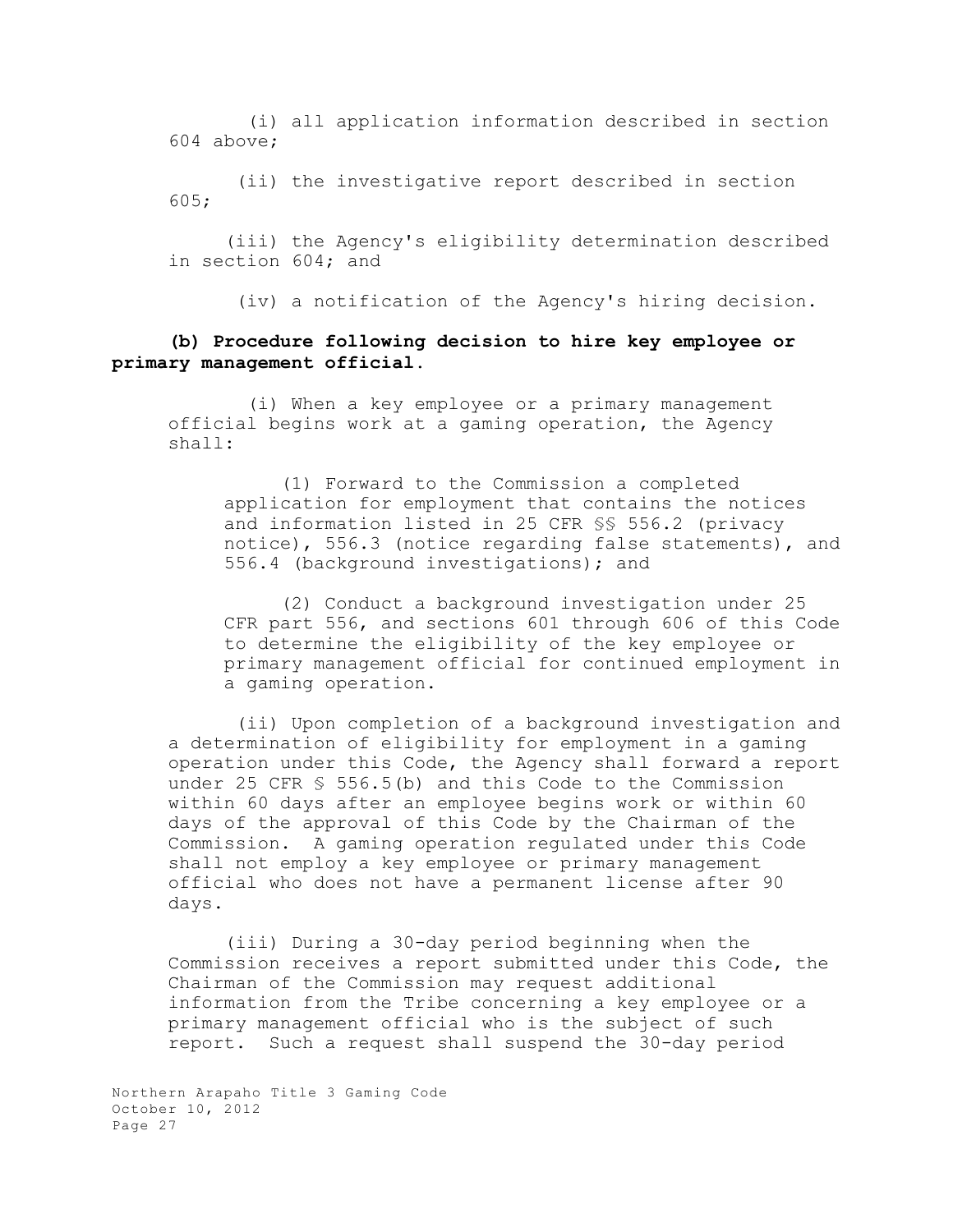until the Chairman receives the additional information.

 (iv) If, within the 30-day period described in the above subsection, the Commission notifies the Tribe that it has no objection to the issuance of a license pursuant to a license application filed by a key employee or a primary management official for whom the Tribe has provided the required application and investigative report to the Commission, the Agency may go forward and issue a license to such applicant.

 (v) If, within the 30-day period described in subsection 607(b)(iii) above, the Commission provides the Tribe with a statement itemizing objections to the issuance of a license to a key employee or to a primary management official for whom the Tribe has provided the required application and investigative report to the Commission, the Tribe shall reconsider the application, taking into account the objections itemized by the Commission. The Tribe shall make the final decision whether to issue a license to such applicant.

 (vi) If, after the issuance of a gaming license, the Commission notifies the Tribe that it has received reliable information indicating that a key employee or primary management official is ineligible for employment under applicable law, the Tribe shall suspend the license of such person and notify in writing the licensee of the suspension and the proposed revocation. The Tribe shall notify the licensee of the time and place for a hearing on the proposed revocation of a license. After a revocation hearing, the Tribe shall decide to revoke or to reinstate a gaming license. The Tribe shall notify the Commission of its decision.

### **CHAPTER 7: LICENSES**

**SECTION 701 - Licenses.** All gaming employees shall be required to obtain a tribal license from the Agency, and for that purpose the Agency shall conduct or cause to be conducted background investigations of all such persons (who are 18 years of age or older) or entities and shall deny or revoke such licenses for any whose prior activities, criminal record, if any, or reputation, habits, and associations pose a threat to the public interest or to the effective regulation of gaming, or create or enhance the dangers of unsuitable, unfair, or illegal practices and methods and activities in the conduct of gaming. No license shall be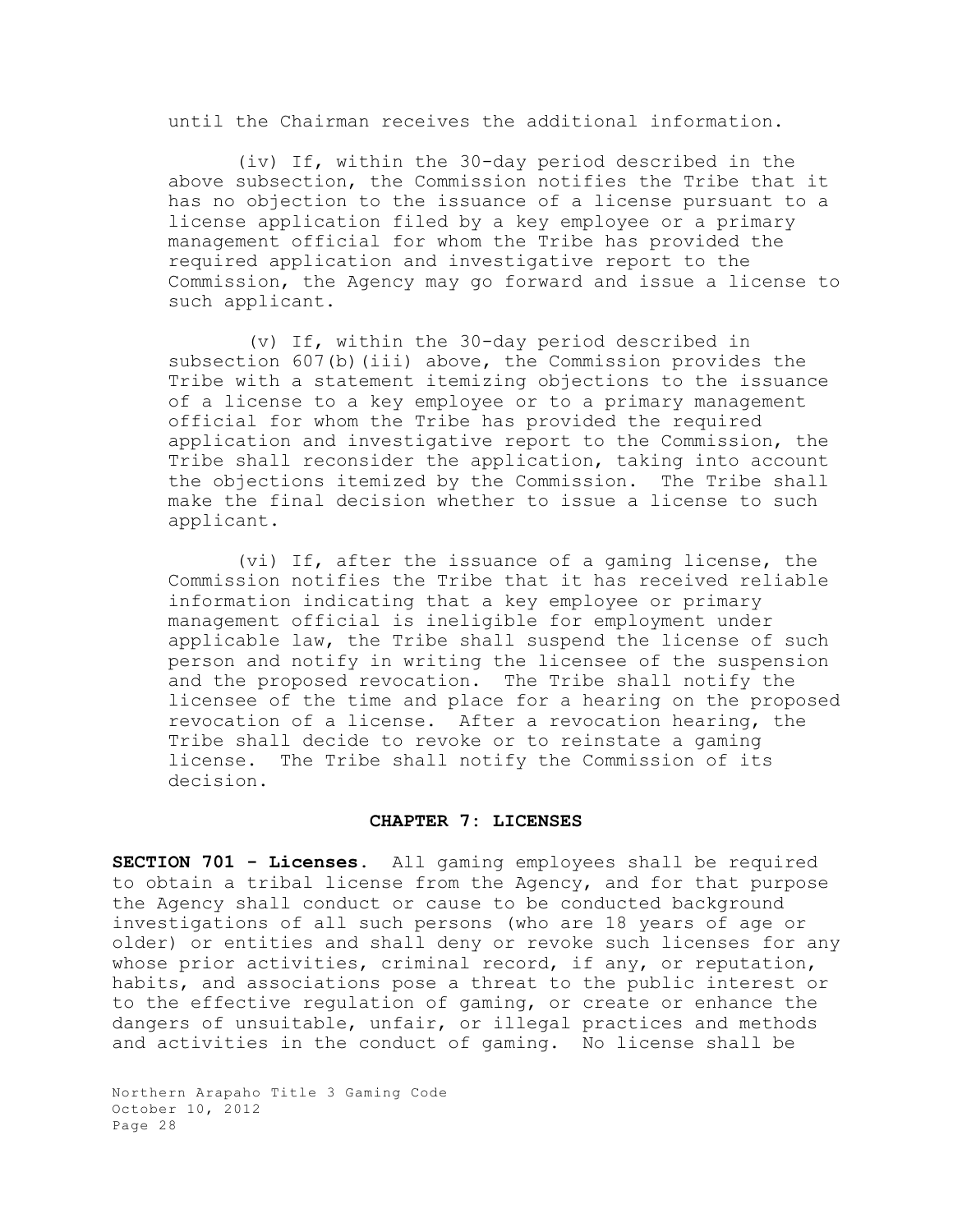issued to any person convicted of a felony or gaming offense. No license shall issue for a term exceeding twenty-four (24) months, but licenses may be renewed in accordance with rules or procedures established by the Agency. Temporary licenses may be issued in accordance with rules or procedures established by the Agency, but shall expire no later than 90 days after issuance and may not be renewed.

**SECTION 702 - Background investigations.** Before issuing a license to a gaming employee, the Agency shall forward the results of any background investigation to the Commission.

**SECTION 703 - Licensing decision.** If the Agency determines, on the basis of a background investigation and such other information as it may obtain, that the applicant is qualified for a gaming license, the Agency shall issue such license. The Agency may impose any reasonable qualifications on such license it deems appropriate.

**SECTION 704 - Work permits.** All persons who are not gaming employees but work at any facility where authorized gaming occurs or is supervised or administered, must obtain a non-gaming work permit. Such work permits shall be issued upon determining that the employee is not a threat to the effective regulation of gaming and creates no risk or enhances no danger of unfair or illegal practices, methods or activities in the conduct of gaming on the Reservation. All applicants for work permits shall provide the information required in Secretarial procedures. No work permit shall be issued to any person convicted of (i) a gaming offense or (ii)a felony which the Agency determines is a threat to the integrity or reputation of gaming by the Tribe. In order to accommodate special circumstances that may apply to persons under the age of eighteen (18), the Agency may establish separate rules or procedures for permits to those persons, but such permits shall expire when the individual reaches the age of eighteen (18). No permit shall issue for a term exceeding twenty-four (24) months, but permits may be renewed in accordance with rules or procedures established by the Agency. Temporary permits may be issued in accordance with rules or procedures established by the Agency, but shall expire no later than 90 days after issuance and may not be renewed.

**SECTION 705 - Licensing of vendors, etc.** Any person or entity proposing to sell, lease, or otherwise provide electronic games of chance, other gaming devices, or gaming services to the Tribe (including, without limitation, gaming device sales personnel and technicians) are required to obtain a license from the Tribe.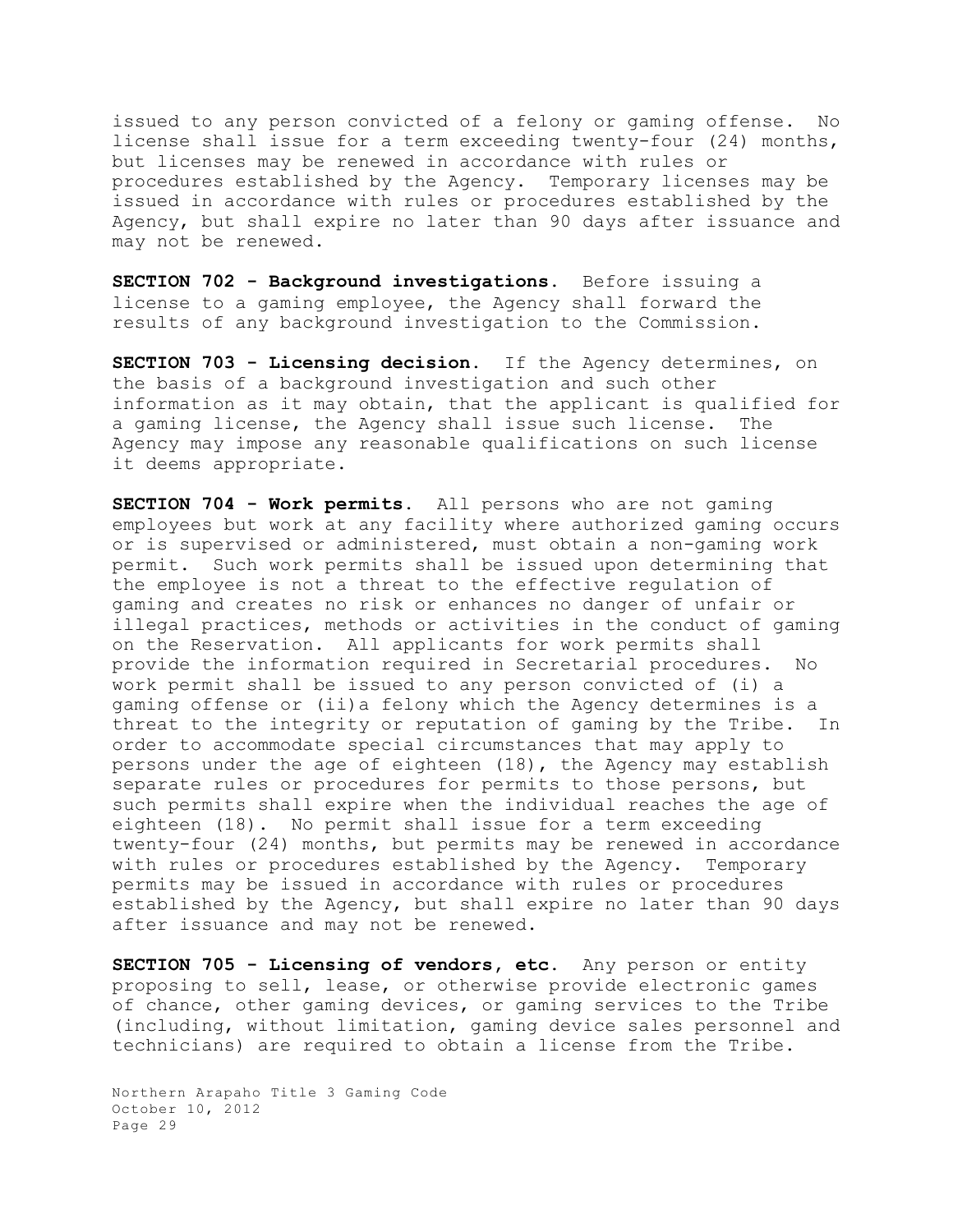The standards with respect to such licenses are the same as those applicable to gaming employees, except that if applicant is a corporation, trust, or partnership, applications must be made by any person or entity holding 10% or more of any beneficial or legal interest in such entity and, if publicly held, all officers and directors.

## **CHAPTER 8: HEARINGS AND APPEALS**

**SECTION 801 - Licensing decisions**. Any person whose application for a gaming-related license is denied, or whose license has been suspended or revoked, may request a hearing before the Agency by written request submitted within 15 days following receipt of notice of the action of the Agency. The Agency shall hold a hearing within 30 days of the filing of the request.

**SECTION 802 - Patron disputes regarding particular wagers**. Any complaint by a patron regarding a particular wager should be brought to the attention of the gaming manager or his/her designee immediately. If the gaming manager or his/her designee cannot promptly resolve the dispute, he/she shall immediately contact the Agency or Agency staff, who will take witness statements and reasonable steps to secure physical evidence, if any. The patron may request a hearing before the Agency by written request submitted within 72 hours from the events complained of, stating the relevant facts and circumstances in detail. The Agency shall respond and, if necessary, hold a hearing within 30 days of the filing of the request.

**SECTION 803 - Appeal to Tribal Court.** Any rulings of the Agency under sections 801 or 802 above, or assessment by the Agency of a penalty under chapter 9, may be appealed within 15 days of the Agency's decision to Tribal Court, in an action naming the Agency as sole defendant. In any such action, the Tribal Court shall give appropriate deference to the expertise of the Agency. The sovereign immunity of the Agency is waived, only with respect to such action, but only if filing deadlines are strictly followed, and only to the extent of either an order affirming the Agency's decision, or:

**(a)** in a licensing dispute, to an order awarding or reinstating a license;

**(b)** in a patron dispute regarding a particular wager, to an order that a patron is entitled to a jackpot or payoff, or to return of the wagered amount; or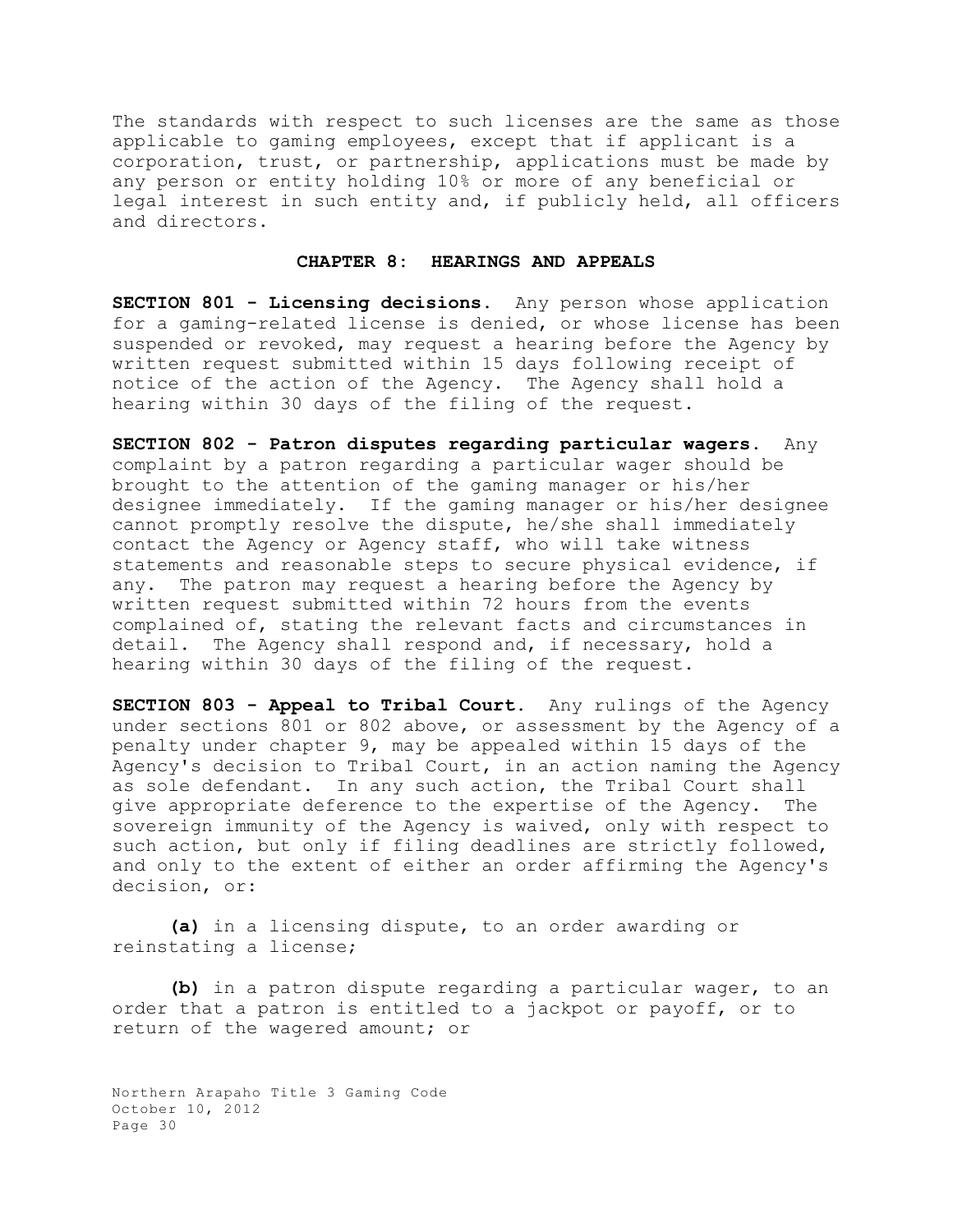**(c)** regarding assessment of penalties by the Agency, to an order reversing, abating, reducing, or enhancing that penalty.

The Tribal Court may impose conditions on the above awards of relief. In no event may the Tribal Court assess pre-judgment interest, costs, back pay, attorneys fees, or other damages or relief against the Agency or Tribe. The public interest in the integrity of gaming is such that the burden of proof with respect to gaming issues, especially regarding fitness for licensing, shall be by clear and convincing evidence and shall be upon the individual or entity challenging the Agency. All determinations of the Tribal Court under this section are final, and subject to no further appeal.

**SECTION 804 - Confidential information**. Where Agency action is based upon confidential information, which may not as a matter of law or policy be disclosed to the aggrieved person, such circumstances shall not be grounds for reversal of the Agency's decision, and the aggrieved person shall have no right to such confidential information in proceedings before either the Agency, Tribal Court, or any other forum.

**SECTION 805 - Hearing procedures.** The Agency, Council, or Tribal Court may adopt such additional procedures and rules for the conduct of hearings as either deems necessary or convenient so long as they are consistent with this Code and other provisions of applicable law.

### **CHAPTER 9: PROHIBITED ACTS AND PENALTIES**

**SECTION 901 - Prohibited acts.** It shall be a violation of this Code for any person within the Tribe's jurisdiction to:

**(a)** Conduct or participate in any Class II or III gaming operation on the Reservation other than at gaming facilities licensed by the Northern Arapaho and/or Eastern Shoshone Tribe, unless otherwise permitted pursuant to section 302.

**(b)** Receive, distribute, apply, or divert any property, funds proceeds, or other assets of the gaming operation to the benefit of any person except as authorized by this Code, Secretarial procedures, or the Act.

**(c)** Tamper with any equipment used in the conduct of tribal gaming operations, or do any other act in connection with tribal gaming operations, with the intent to cause any person to win or lose any wager other than in accordance with the publicly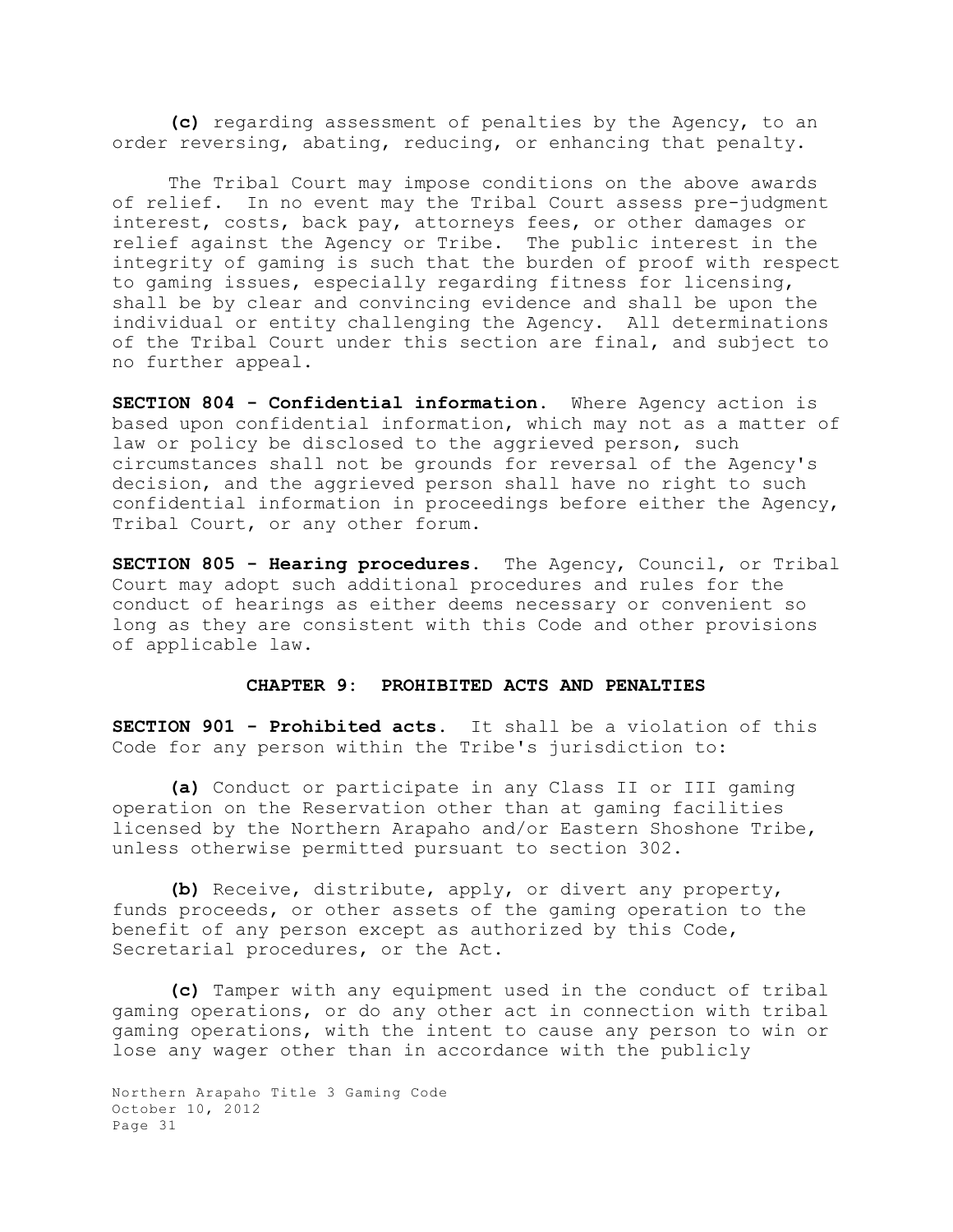announced rules of such gaming operation.

**(d)** Alter or misrepresent the outcome or other event on which wagers have been made after the outcome is made sure but before it is revealed to the players.

**(e)** Place, increase, or decrease a bet or to determine the course of play after acquiring knowledge not available to all players of the outcome of the game or any event that affects the outcome of the game or which is the subject of the bet, or to aid anyone in acquiring such knowledge.

**(f)** Claim, collect, or take, or attempt to claim, collect or take, money or anything of value in or from a gaming device, machine, or dispenser with intent to defraud, without having made a wager, or to claim, collect, or take an amount greater than the amount won.

**(g)** Place, increase, or reduce a bet after acquiring knowledge of the outcome of the game or other event which is the subject of the bet, including past-posting, pressing, and pinching bets.

**(h)** Manipulate, with the intent to cheat, any component of an electronic gaming device, machine, or dispenser in a manner contrary to the designed and normal operational purpose for the component.

**(i)** Use other than coins or tokens approved by the Agency or other lawful legal tender, or use a coin not of the same denomination as the coin is intended to be used in the gaming device.

**(j)** Possess or use any device or means to cheat while at the gaming facility.

**(k)** Behave in a threatening, disorderly, or disruptive manner or disturb the peace at any tribal gaming facility.

**(l)** Engage in class II or III gaming if under the age permitted for gaming by Secretarial procedures or assist, permit, or facilitate gaming by such person.

**SECTION 902 - Penalties.** Any person within the jurisdiction of the Tribe, who violates any provision of this Code, including the provisions of Secretarial procedures, shall be subject to civil penalties including exclusion from employment or other